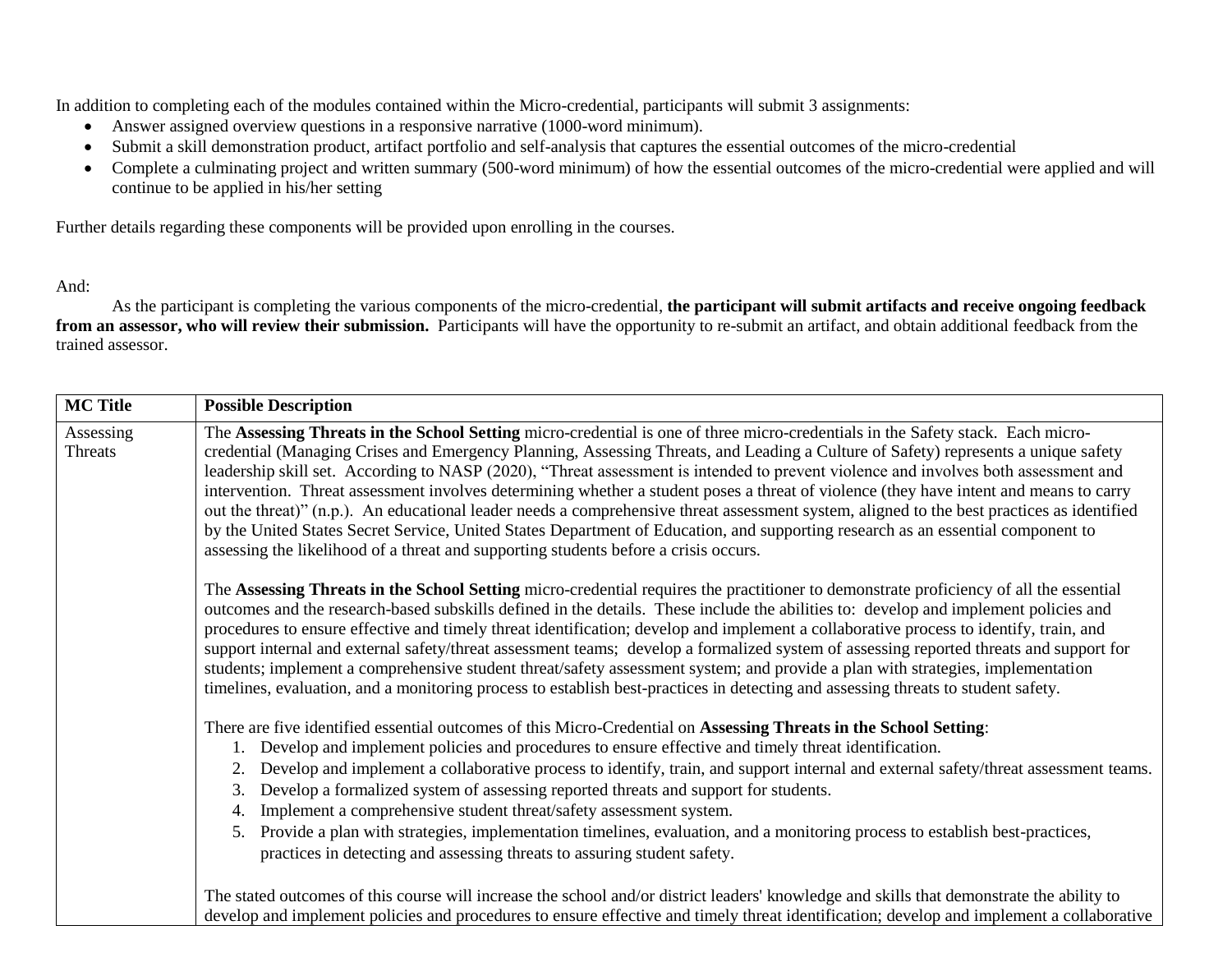|                                           | process to identify, train, and support internal and external safety/threat assessment teams; and create a formalized system of assessing<br>reported threats and support for students.                                                                                                                                                                                                                                                                                                                                                                                                                                                                                                                                                                                                                                                                                                                                                                                                                                                                                                                                                                                          |
|-------------------------------------------|----------------------------------------------------------------------------------------------------------------------------------------------------------------------------------------------------------------------------------------------------------------------------------------------------------------------------------------------------------------------------------------------------------------------------------------------------------------------------------------------------------------------------------------------------------------------------------------------------------------------------------------------------------------------------------------------------------------------------------------------------------------------------------------------------------------------------------------------------------------------------------------------------------------------------------------------------------------------------------------------------------------------------------------------------------------------------------------------------------------------------------------------------------------------------------|
|                                           | In addition, this course will increase the participants' knowledge or skills to assist them in effectively mastering the abilities to create,<br>implement and sustain a formalized system of assessing reported threats and for students, school and/or district leaders' policies and<br>procedures to ensure effective and timely threat identification of reported threats.                                                                                                                                                                                                                                                                                                                                                                                                                                                                                                                                                                                                                                                                                                                                                                                                  |
| <b>Building External</b><br>Relationships | Building External Relationships is one of three micro-credentials in the Relationship stack. Each relationship micro-credential (Building<br>Personal Relationships, Building Internal Relationships, and Building External Relationships) represents a unique, strategic relationship<br>skill set. In Building External Relationships, the educational leader must comprehend, "Relationships are at the core of the work we do<br>because learning happens best in strong relationships" (NASSP 2018, p. 80). Strong school relationships with families and community<br>are asset-based, focusing on the strengths that the community has to offer. Family and community values inform the school vision and<br>mission. In turn, families and community members understand and are supportive of school goals (NASSP 2018, p. 81). Being<br>approachable, accessible, and welcoming to students, staff members, families, and community members enables opportunities for<br>communication and building relationships (NASSP 2018, p. 82).                                                                                                                                  |
|                                           | The <b>Building External Relationships</b> micro-credential requires that the participant demonstrate the following: ability to institute<br>structures and strategies that initiate connection, relationships and partnerships with external stakeholders; utilization of procedures and<br>implement practices that ensure positive relationships are being developed and strengthen externally; ensuring procedures and practices<br>are being implemented that strengthen positive relationships with learning partners; and providing a comprehensive plan that implements,<br>evaluates, and monitors progress to establish best practice in building external relationships.                                                                                                                                                                                                                                                                                                                                                                                                                                                                                              |
|                                           | There are four identified essential outcomes of this Micro-Credential on Building External Relationships:<br>1. Institute structures and strategies that initiate connection, relationships and partnerships with external stakeholders.<br>2. Utilize procedures and implement practices that ensure positive relationships are being developed and strengthened across the<br>district.<br>3. Ensure procedures and practices are being intentionally implemented in order to develop and strengthen positive relationships<br>with learning partners.<br>4. Provide a plan with strategies, implementation timelines, evaluation, and a monitoring process to establish best practice in<br>building external relationship with all stakeholders.                                                                                                                                                                                                                                                                                                                                                                                                                             |
| <b>Building Internal</b><br>Relationships | Building Internal Relationships is one of three micro-credentials in the Relationship stack. Each relationship micro-credential (Building<br>Internal Relationships, Building Personal Relationships, and Building External Relationships) represents unique, strategic approaches and<br>skills considered necessary for participants to improve relationship skills necessary to positively impact a school's priority needs and<br>goals. In the Building Internal Relationships micro-credential, participants will demonstrate their strong relationships with students and<br>staff members and their ability to foster buy-in for new strategies and ensure high quality effective implementation of those strategies—<br>which in turn, improves the quality of learning (NASSP, 2018). A school community that has positive relationships and good<br>communication has the best chance for <b>improving student academic performance.</b> Developing and maintaining relationships with all<br>stakeholders leads to motivated staff and students, creates opportunities to celebrate student and employee success, and brings the<br>community together (OSPA, 2020). |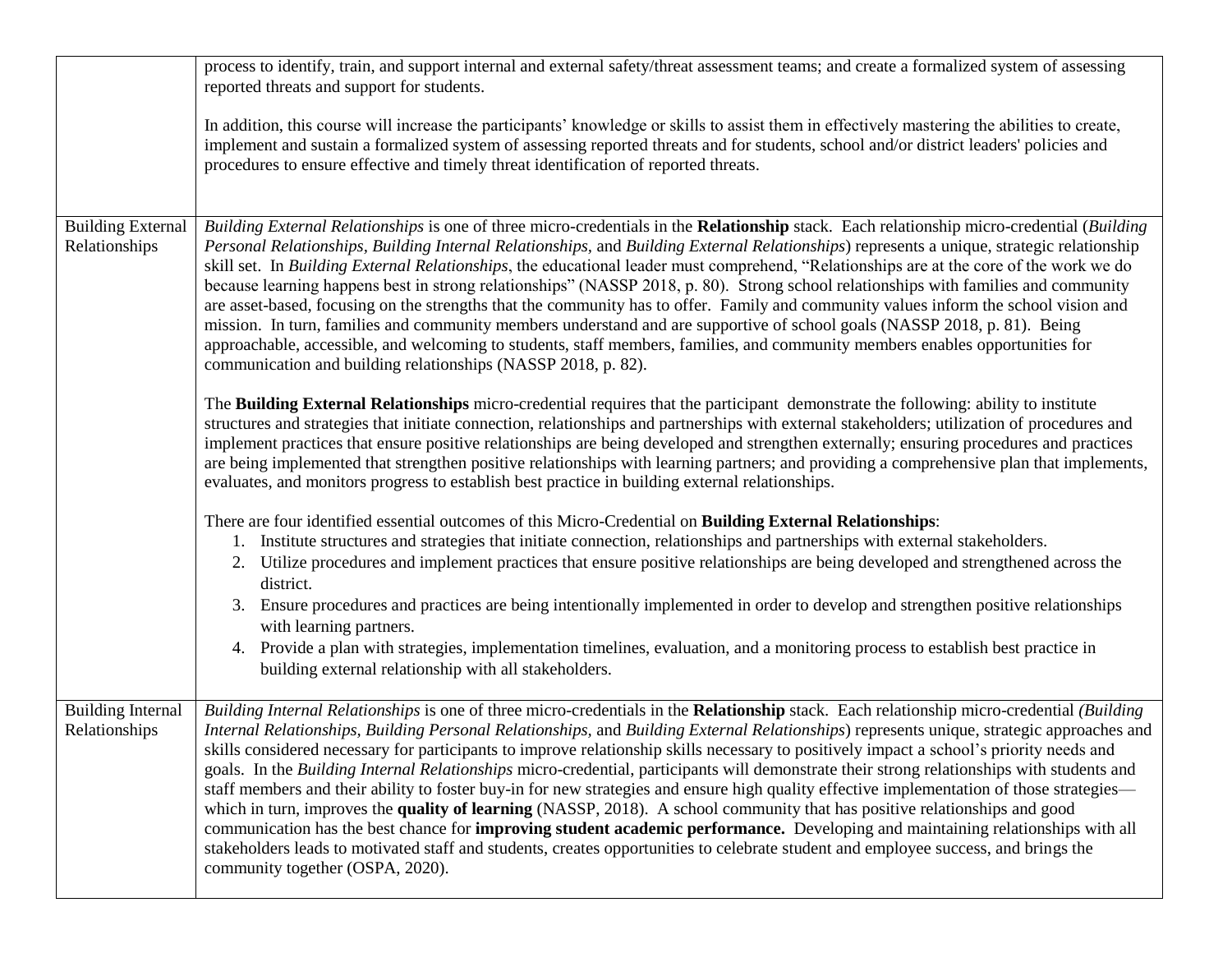|                                              | This <b>Building Internal Relationships</b> micro-credential enables the participant to institute structures and strategies for building rapport<br>and establishing high expectations for behavior and learning with students; institute structures and strategies for being visible, accessible<br>and approachable to ensure positive and professional interactions with staff; create and foster an environment where a diversity of ideas<br>and opinions can be shared, appreciated, and respected, and provide a plan with strategies, implementation timelines, evaluation, and<br>monitoring process to establish best practice in internal relationship building.<br>There are four identified essential outcomes of this Micro-Credential on Building Internal Relationships:<br>1. Institute structures and strategies for building rapport and establishing high expectations for behavior and learning with students.<br>2. Institute structures and strategies for being visible, accessible and approachable to ensure positive and professional interactions<br>with staff.<br>3. Create and foster an environment where a diversity of ideas and opinions can be shared, appreciated, and respected.<br>4. Provide a plan with strategies, implementation timelines, evaluation, and a monitoring process to establish best practice in internal<br>relationship building.                |
|----------------------------------------------|-------------------------------------------------------------------------------------------------------------------------------------------------------------------------------------------------------------------------------------------------------------------------------------------------------------------------------------------------------------------------------------------------------------------------------------------------------------------------------------------------------------------------------------------------------------------------------------------------------------------------------------------------------------------------------------------------------------------------------------------------------------------------------------------------------------------------------------------------------------------------------------------------------------------------------------------------------------------------------------------------------------------------------------------------------------------------------------------------------------------------------------------------------------------------------------------------------------------------------------------------------------------------------------------------------------------------------------------------------------------------------------------------------------|
| <b>Building</b><br>Personal<br>Relationships | Building Personal Relationships is one of three micro-credentials in the Relationship stack. Each relationship micro-credential<br>(Building Personal Relationships, Building Internal Relationships, and Building External Relationships) represents a unique strategic<br>relationships skill set. In <i>Building Personal Relationships</i> , the practitioner "promotes communication that encourages student, parent, and<br>staff voices, while modeling and promoting multiple forms (and venues) of communication to convey information effectively" (NASSP,<br>2018, p. 94). Further, the practitioner comprehends, "Relationships are at the core of the work we do because learning happens best in<br>strong relationships" (NASSP 2018, p. 80).<br>The Building Personal Relationships micro-credential requires the practitioner to demonstrate the following: ability to implement<br>protocols and practices that ensure educational leader is approachable, accessible, and welcoming; exhibit social awareness when building<br>relationships through interpersonal activities that connect and build rapport; practice self-awareness and personal management when<br>making connections and building rapport with all stakeholders; and provide a comprehensive plan that implements, evaluates, and<br>monitors process to establish best practice in building personal relationships. |
|                                              | There are four identified essential outcomes of this Micro-Credential on Building Personal Relationships:<br>1. Implement protocols and practices that ensure the educational leader is approachable, accessible, and welcoming to all<br>stakeholders.<br>2. Demonstrate social awareness when building relationships through interpersonal activities that connect and build rapport with<br>all stakeholders.<br>3. Demonstrate self-awareness and personal management when making connections and building rapport with all stakeholders.<br>4. Provide a plan with strategies, implementation timelines, evaluation, and a monitoring process to establish best practice in<br>personal relationship building with all stakeholders.                                                                                                                                                                                                                                                                                                                                                                                                                                                                                                                                                                                                                                                                   |
| Collaborative<br>Leadership<br>Coaching      | The Micro-Credential of Collaborative Leadership Coaching will be a collegial, partnership process in which the coach and educational<br>leader are focused on working together to raise the level of insight, resources, strategic decision-making, and planning in order to reach<br>desired goals and performance, and to positively impact leadership and school improvement. During these two-way conversations, the<br>coach engages the educational leader in collegial, collaborative conversations to address leadership issues or initiatives and develop a plan<br>of action by directing and guiding the conversation. The coach provides support and works with the educational leader collaboratively to<br>jointly develop plans to improve performance. Participants will engage in a collegial, trusting relationship to address and analyze<br>leadership issues or initiatives, communicate collaboratively in an outcome-based conversation, provide evidence-based communicative                                                                                                                                                                                                                                                                                                                                                                                                       |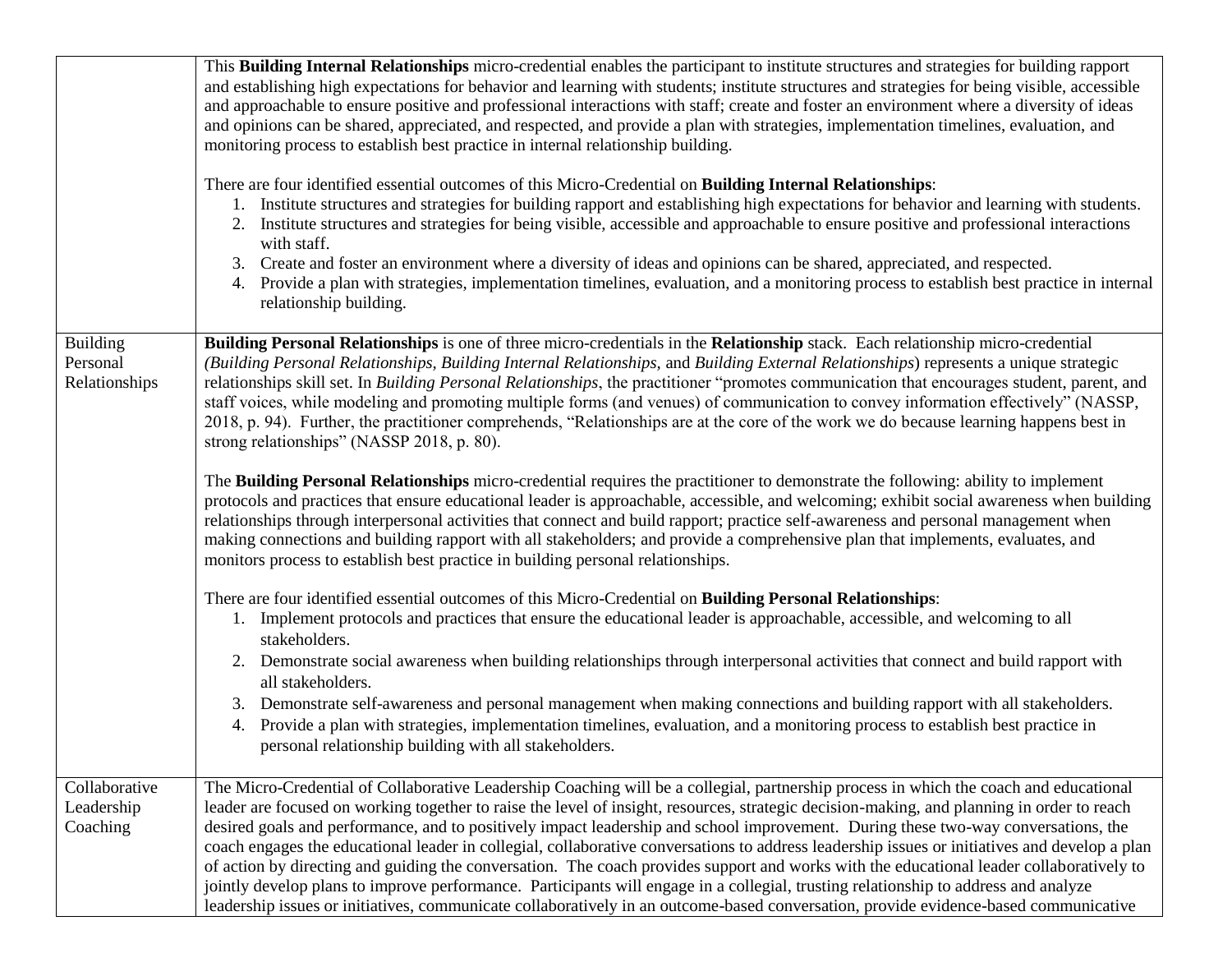|               | feedback, resources, and support to guide or direct the collaborative, collegial conversation and strategize to co-develop goals and a plan<br>of action to improve performance. This approach and coaching role is different from that of the Reflective, Instructional, or Directive<br>Leadership Coaching approaches. |
|---------------|---------------------------------------------------------------------------------------------------------------------------------------------------------------------------------------------------------------------------------------------------------------------------------------------------------------------------|
|               | There will be four major outcomes participants will experience after having completed this Micro-Credential on Collaborative Leadership<br>Coaching:                                                                                                                                                                      |
|               | Engage in a collegial, trusting relationship to address leadership issues or initiatives<br>٠                                                                                                                                                                                                                             |
|               | Communicate collaboratively in an outcomes-based conversation<br>$\bullet$                                                                                                                                                                                                                                                |
|               | Provide evidence-based communicative feedback, resources, and support<br>$\bullet$                                                                                                                                                                                                                                        |
|               | Strategize to co-develop plans to improve performance<br>$\bullet$                                                                                                                                                                                                                                                        |
|               | Participants in this course will learn how to engage in a collegial, trusting relationship to address leadership issues or initiatives,                                                                                                                                                                                   |
|               | communicate collaboratively in an outcomes-based conversation, provide evidence-based communicative feedback, resources and                                                                                                                                                                                               |
|               | support, and strategize to co-develop plans to improve his or her performance. Each of these behaviors will then be videotaped and                                                                                                                                                                                        |
|               | analyzed by the learner, as reinforcement and application of the learning. The course will increase the participant's knowledge or skills                                                                                                                                                                                 |
|               | and assist them in empowering school students and adults in the community to assume dynamic leadership roles to collectively achieve                                                                                                                                                                                      |
| Communication | the vision of learning for all. Fostering effective communication is a cultural norm that supports and reinforces collaborative leadership.<br>The Micro-Credential of Communication Advocacy will be a collegial, partnership process in which the coach and educational leader are                                      |
| Advocacy      | focused on working together to raise the level of insight, resources, strategic decision-making, and planning in order to reach desired goals                                                                                                                                                                             |
|               | and performance, and to positively impact leadership and school improvement. The Communication Advocacy is one of four Micro-                                                                                                                                                                                             |
|               | Credentials in the Communication stack. Each leadership communication micro-credential (Communication Standards, Communication                                                                                                                                                                                            |
|               | Advocacy, Communication Structures, and Personal Communication Skills) represents a unique, strategic communication skill set.                                                                                                                                                                                            |
|               | Effective communication mastery encompasses all these skill sets and the ability to deploy them in situationally-appropriate ways. In                                                                                                                                                                                     |
|               | Communication Advocacy, the practitioner advocates for students' and school's needs with members of the community and other                                                                                                                                                                                               |
|               | stakeholders. According to the National Association of Secondary School Principals (NASSP) (2018), "Communications inspire buy-in                                                                                                                                                                                         |
|               | and action, particularly related to the need for improvement efforts." (p. 96). The practitioner develops a multifaceted strategy to share                                                                                                                                                                                |
|               | school accomplishments and needs by leveraging platforms and relationships to ensure all stakeholder voices are heard while advocating                                                                                                                                                                                    |
|               | school accomplishments, expectations, and need for continuous improvement.                                                                                                                                                                                                                                                |
|               | Communication Advocacy initiates communications with stakeholders that "ensure everyone in the school community is aware of all the                                                                                                                                                                                       |
|               | positive work happening in the school so each stakeholder can advocate and build support" for current and future needs (NASSP, 2018, p.                                                                                                                                                                                   |
|               | 96). The communication advocacy is facilitated and modeled by the educational leader and involves strategic, evidence-based outcomes,                                                                                                                                                                                     |
|               | collecting stakeholder feedback, monitoring, and next steps. The educational leader collaboratively develops specific protocols to plan                                                                                                                                                                                   |
|               | and create stakeholder buy-in. The educational leader also ensures all stakeholders' understand and have the ability to communicate and                                                                                                                                                                                   |
|               | advocate for schools' needs and continuous improvement of student learning. Communication Advocacy requires different leadership                                                                                                                                                                                          |
|               | skills from Communication Standards, Communication Structures and Personal Communication Skills.                                                                                                                                                                                                                          |
|               | Communication Advocacy includes the following five observable, identified essential outcomes:                                                                                                                                                                                                                             |
|               | 1. Create a multi-platform strategy to celebrate successes and advocate for school needs and improvement.                                                                                                                                                                                                                 |
|               | Engage in the community and leverage civic partnerships to advocate on behalf of students and school.<br>2.                                                                                                                                                                                                               |
|               | Provide systematic opportunities to invite stakeholders into schools to provide and promote mutually beneficial outcomes.<br>3.                                                                                                                                                                                           |
|               | Collaborate with local and national organizations to raise and promote public awareness of the school.<br>4.                                                                                                                                                                                                              |
|               | Provide a plan with strategies, implementation timelines, evaluation, and monitoring process to establish best-practices for<br>5.<br>communication advocacy.                                                                                                                                                             |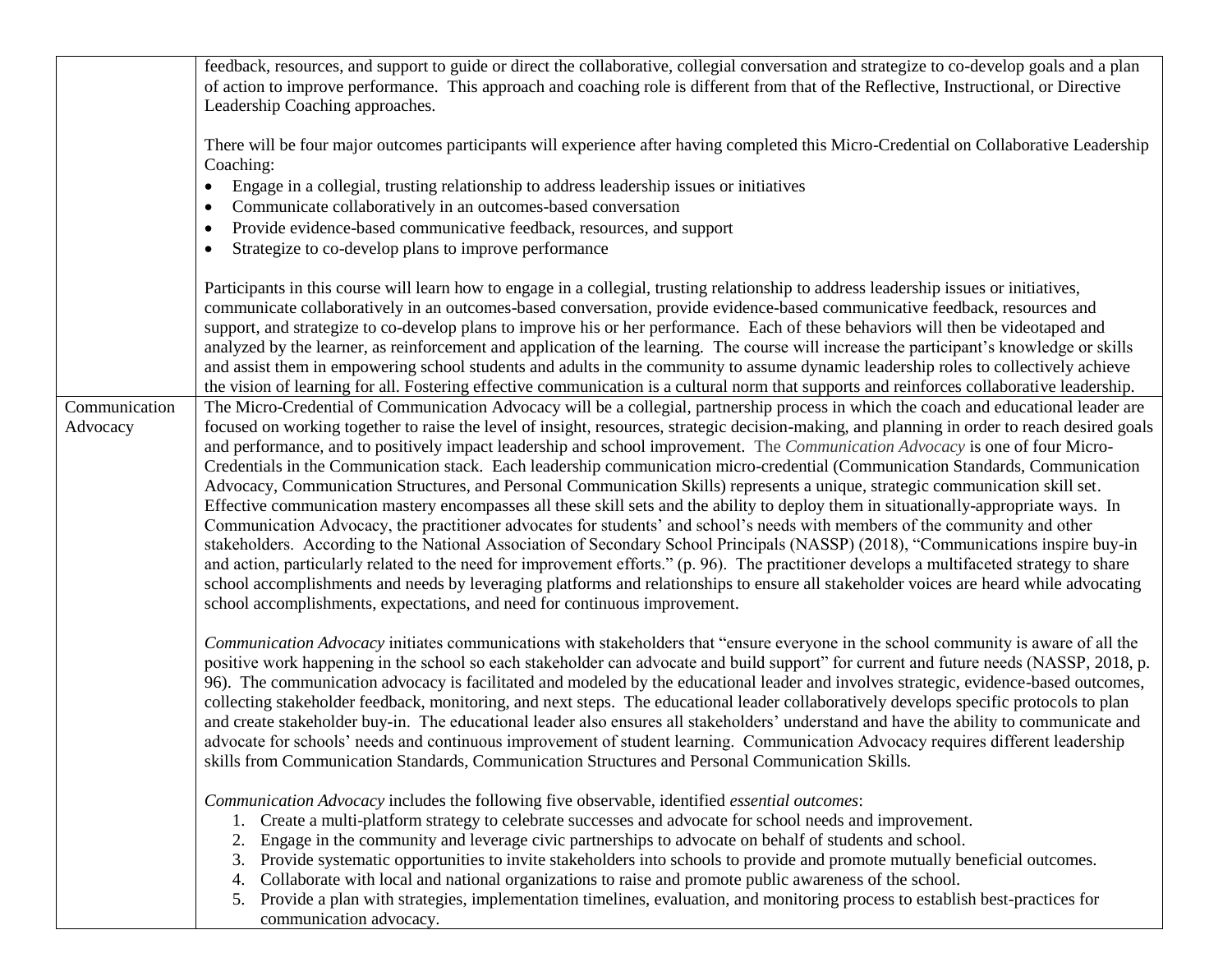|                                   | Participants in this course will learn how to create a multi-platform strategy to celebrate successes and advocate for school needs and<br>improvement, how to engage in the community and leverage civic partnerships to advocate on behalf of students and school, how to<br>design systematic opportunities to invite stakeholders into schools to provide and promote mutually beneficial outcomes, discover ways to<br>collaborate with local and national organizations to raise and promote public awareness of the school, and be afforded the opportunity to<br>develop a plan with strategies, implementation timelines, evaluation, and monitoring process to establish best-practices for<br>communication advocacy.<br>Each of these behaviors will be documented and analyzed by the learner, as reinforcement and application of the learning. The course<br>will increase the participant's knowledge and communication skills as they interact with all stakeholder groups and engage in courageous<br>conversations and facilitate a continuous improvement process, to positively increase student learning.                                                                                                                                                                                                                                                                        |
|-----------------------------------|--------------------------------------------------------------------------------------------------------------------------------------------------------------------------------------------------------------------------------------------------------------------------------------------------------------------------------------------------------------------------------------------------------------------------------------------------------------------------------------------------------------------------------------------------------------------------------------------------------------------------------------------------------------------------------------------------------------------------------------------------------------------------------------------------------------------------------------------------------------------------------------------------------------------------------------------------------------------------------------------------------------------------------------------------------------------------------------------------------------------------------------------------------------------------------------------------------------------------------------------------------------------------------------------------------------------------------------------------------------------------------------------------------|
| Communication<br><b>Standards</b> | The Micro-Credential of Communication Standards will be a collegial, partnership process in which the coach and educational leader are<br>focused on working together to raise the level of insight, resources, strategic decision-making, and planning in order to reach desired goals<br>and performance, and to positively impact leadership and school improvement. The <i>Communication Standards</i> is one of four Micro-<br>Credentials in the Communication stack. Each leadership communication micro-credential (Communication Standards, Communication<br>Advocacy, Communication Structures, and Personal Communication Skills) represents a unique, strategic communication skill set.<br>Effective communication mastery encompasses all these skill sets and the ability to deploy them in situationally-appropriate ways. In<br>Communication Standards, the practitioner "promotes communication that encourages student, parent, and staff voices, while modeling<br>and promoting multiple forms (and venues) of communication to convey information effectively" (NASSP, 2018, p. 94). The practitioner<br>collaboratively and strategically leads conversations to set communication expectations, norms, and standard while modeling and<br>providing the necessary supports and resources for all stakeholders to communicate effectively as part of the plan for improvement. |
|                                   | Communication Standards initiates very specific, collaborative conversations with stakeholders for "participants to establish ideals that<br>help institute a communicative school culture" (NASSP, 2019, p. 94). The communication is facilitated and modeled by the educational<br>leader and involves strategic, evidence-based outcomes, collection of stakeholder feedback, monitoring stakeholders' communications,<br>and next steps. The educational leader collaboratively develops specific processes and protocols to plan and ensure continuous<br>improvement, communication standards that support stakeholders' and the educational leader's voices in communicating and advocating<br>for their school. Communication standards require different leadership skills from Communication Advocacy, Communication Structures<br>and Personal Communication Skills.                                                                                                                                                                                                                                                                                                                                                                                                                                                                                                                        |
|                                   | Communication Standards includes the following five observable, identified essential outcomes:<br>1. Collaborate to develop and implement communication norms and skills that promote effective communication with and among all<br>stakeholders.<br>2. Engage all stakeholders in meaningful communication that advocates for needs and shares accomplishments in order to move the<br>organization forward in improvement efforts.<br>3. Facilitate and support stakeholders by providing evidence-based and systematic protocols for difficult conversations.<br>4. Provide evidence of understanding that communication is both verbal and non-verbal and demonstrates approachability to<br>students, staff and other stakeholders.<br>5. Provide a plan with strategies, implementation timelines, evaluation, and monitoring process to establish best-practice in<br>facilitating communication standards for all stakeholders.                                                                                                                                                                                                                                                                                                                                                                                                                                                                |
|                                   | Participants in this course will learn how to collaborate to develop and implement communication norms and skills that promote effective<br>communication with and among all stakeholders, how to engage all stakeholders in meaningful communication that advocates for needs                                                                                                                                                                                                                                                                                                                                                                                                                                                                                                                                                                                                                                                                                                                                                                                                                                                                                                                                                                                                                                                                                                                         |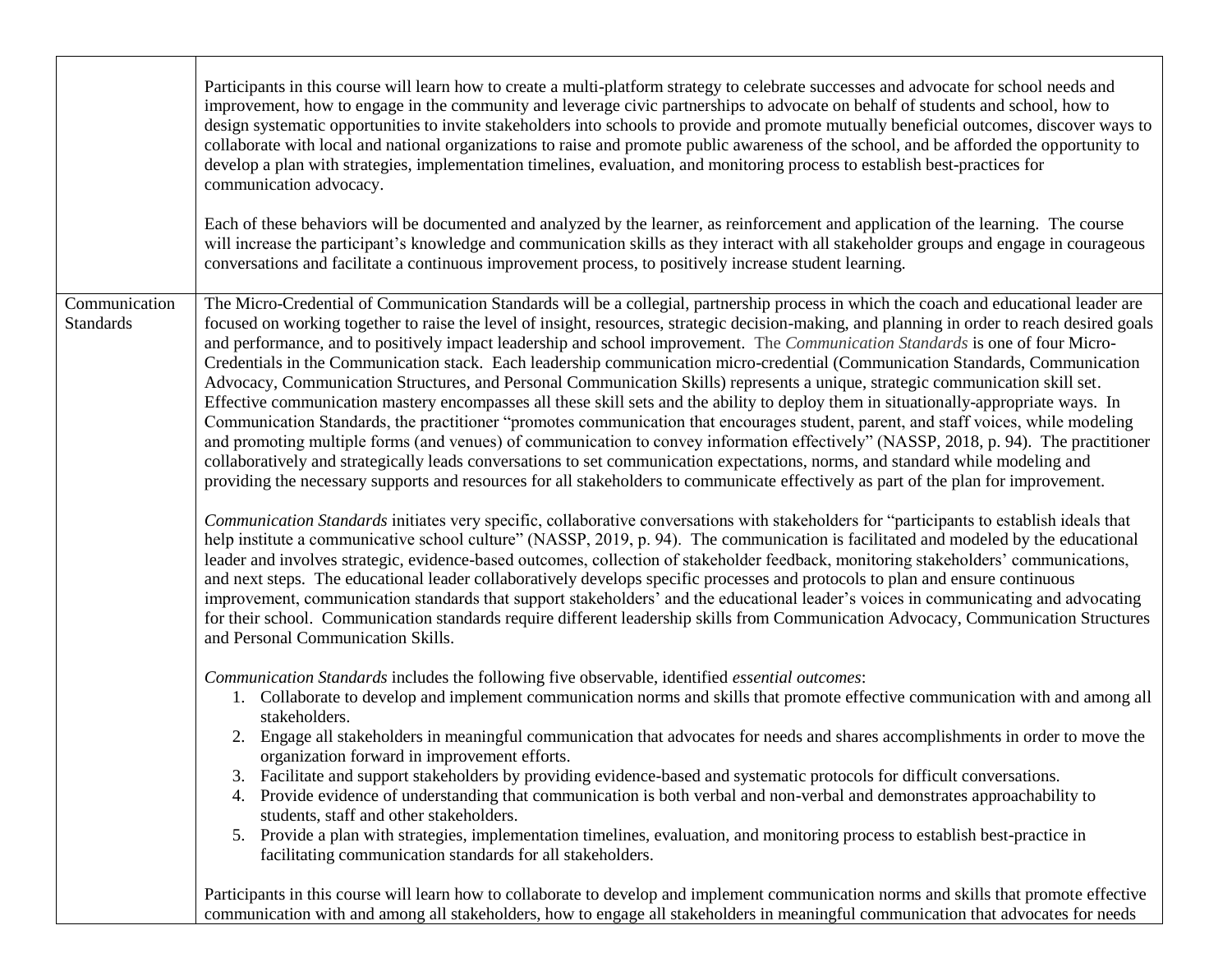|                                    | and shares accomplishments in order to move the organization forward in improvement efforts, how to facilitate and support stakeholders<br>by providing evidence-based and systematic protocols for difficult conversations, provide evidence of understanding that communication<br>is both verbal and non-verbal and demonstrate approachability to students, staff and other stakeholders, and provide a continuous<br>improvement plan with strategies, implementation timelines, evaluation and monitoring process to establish best practice in facilitating<br>communication standards for all stakeholders.<br>Each of these behaviors will be documented and analyzed by the learner, as reinforcement and application of the learning. The course<br>will increase the participant's knowledge and communication skills as they interact with all stakeholder groups and engage in courageous<br>conversations and facilitate a continuous improvement process, to positively increase student learning.                                                                                                                                                                                                                                                                                                                                                                                                                                                                                                                                                                                                                                                                                                                                                                                                                                                                                                                                                                                                                                                                                                                                                                                                                                                                                                                                                                                                                                                                                                                                                                                                                                                                                                                                                                                                                                                                                                                                                                                                                                                                                                                                                                                                                                                                                                                                                                                                                                                                                                                 |
|------------------------------------|------------------------------------------------------------------------------------------------------------------------------------------------------------------------------------------------------------------------------------------------------------------------------------------------------------------------------------------------------------------------------------------------------------------------------------------------------------------------------------------------------------------------------------------------------------------------------------------------------------------------------------------------------------------------------------------------------------------------------------------------------------------------------------------------------------------------------------------------------------------------------------------------------------------------------------------------------------------------------------------------------------------------------------------------------------------------------------------------------------------------------------------------------------------------------------------------------------------------------------------------------------------------------------------------------------------------------------------------------------------------------------------------------------------------------------------------------------------------------------------------------------------------------------------------------------------------------------------------------------------------------------------------------------------------------------------------------------------------------------------------------------------------------------------------------------------------------------------------------------------------------------------------------------------------------------------------------------------------------------------------------------------------------------------------------------------------------------------------------------------------------------------------------------------------------------------------------------------------------------------------------------------------------------------------------------------------------------------------------------------------------------------------------------------------------------------------------------------------------------------------------------------------------------------------------------------------------------------------------------------------------------------------------------------------------------------------------------------------------------------------------------------------------------------------------------------------------------------------------------------------------------------------------------------------------------------------------------------------------------------------------------------------------------------------------------------------------------------------------------------------------------------------------------------------------------------------------------------------------------------------------------------------------------------------------------------------------------------------------------------------------------------------------------------------------------------------------------------------------------------------------------------------------------|
| Communication<br><b>Structures</b> | The Micro-Credential of Communication Structures will be a collegial, partnership process in which the coach and educational leader are<br>focused on working together to raise the level of insight, resources, strategic decision-making, and planning in order to reach desired goals<br>and performance, and to positively impact leadership and school improvement. The Communication Structures is one of four Micro-<br>Credentials in the Communication stack. Each leadership communication micro-credential (Communication Standards, Communication<br>Advocacy, Communication Structures, and Personal Communication Skills) represents a unique, strategic communication skill set.<br>Effective communication mastery encompasses all these skill sets and the ability to deploy them in situationally-appropriate ways. In<br>Communication Structures, the practitioner "ensures that there are effective structures or processes for communication" (NASSP, 2018, p.<br>98). The practitioner collaboratively and strategically enables effective communication structures and processes within the school and<br>among all stakeholders.<br>"Communication Structures focuses on structures that allow parents, staff members, and students to communicate with each other"<br>(NASSP, 2018, p. 98). The communication is facilitated and modeled by the educational leader and involves strategic, evidence-based<br>outcomes, collecting stakeholder feedback, monitoring, and next steps. The educational leader collaboratively develops specific processes<br>and protocols to plan and ensure continuous improvement, communications standards and structures that support stakeholders' and the<br>educational leader's voices in communicating with and among all stakeholder groups. Communications Structures require different<br>leadership skills from Communication Advocacy, Communication Standards and Personal Communication Skills.<br>There will be five identified, observable, essential outcomes of this Micro-Credential on Communication Structures:<br>1. The educational leader deploys a variety of communication mechanisms to strategically engage different stakeholder groups.<br>2. The educational leader ensures safety and proficiency in the utilization of social media by stakeholders.<br>The educational leader provides communication structures and protocols for teachers and students to safely and directly<br>3.<br>communicate with the community.<br>The educational leader provides evidence that communications represent a collective, equitable voice of all stakeholders.<br>4.<br>The educational leader provides a plan with strategies, implementation timelines, evaluation, and monitoring process to establish<br>5.<br>best-practices communication structures and deliver clear, effective communications to all stakeholders.<br>Participants in this course will learn how to deploy a variety of communication mechanisms to strategically engage different stakeholder<br>groups, ensure safety and proficiency in the utilization of social media by stakeholders, provide communication structures and protocols<br>for teachers and students to safely and directly communicate with the community, provide evidence that communications represent a<br>collective, equitable voice of all stakeholders, and provide a plan to establish best practices, communication structures and clear, effective<br>communication to all stakeholders. |
|                                    |                                                                                                                                                                                                                                                                                                                                                                                                                                                                                                                                                                                                                                                                                                                                                                                                                                                                                                                                                                                                                                                                                                                                                                                                                                                                                                                                                                                                                                                                                                                                                                                                                                                                                                                                                                                                                                                                                                                                                                                                                                                                                                                                                                                                                                                                                                                                                                                                                                                                                                                                                                                                                                                                                                                                                                                                                                                                                                                                                                                                                                                                                                                                                                                                                                                                                                                                                                                                                                                                                                                                    |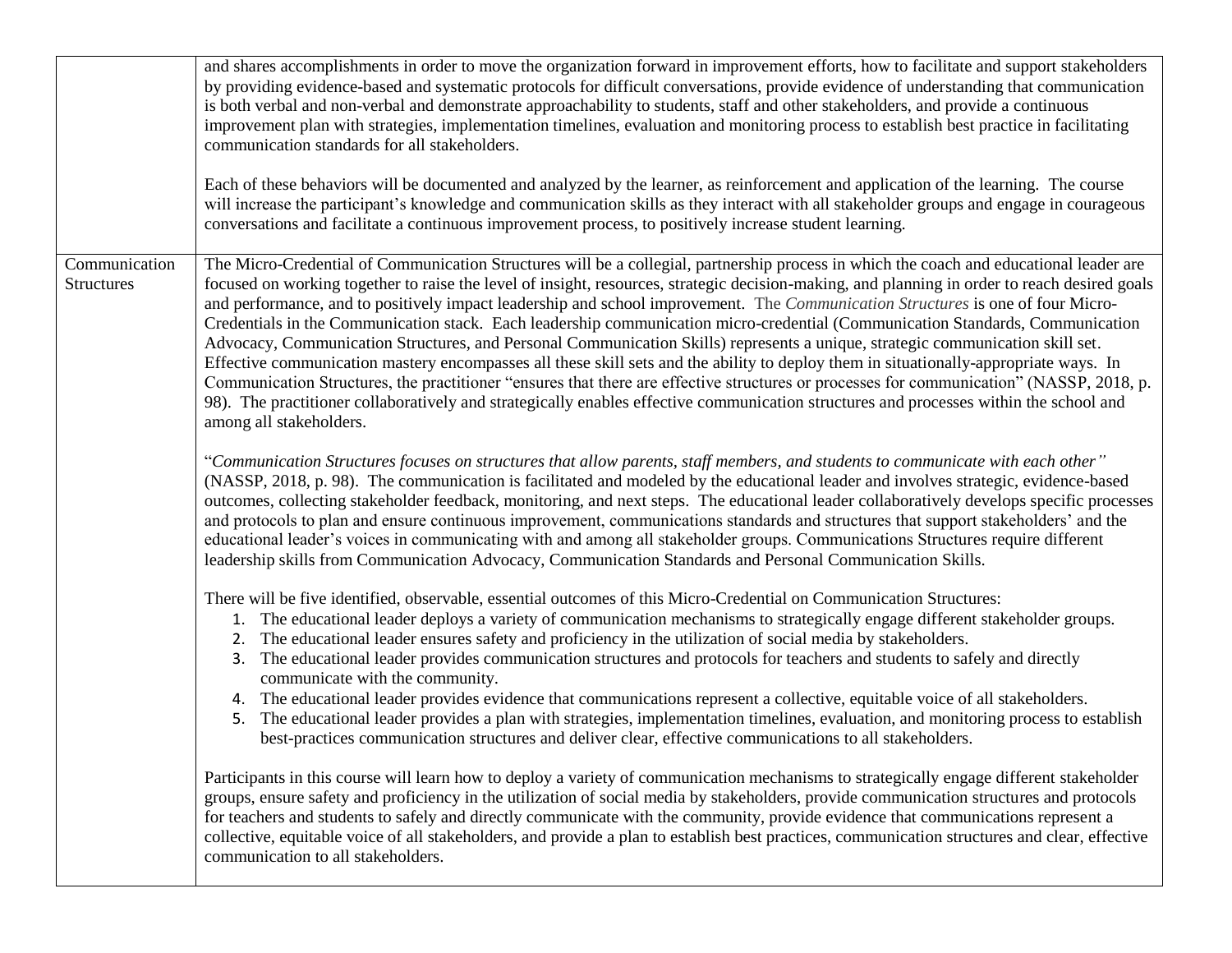|                                                           | Each of these behaviors will be documented and analyzed by the learner, as reinforcement and application of the learning. The course<br>will increase the participant's knowledge and communication skills as they interact with all stakeholder groups and engage in courageous<br>conversations and facilitate a continuous improvement process, to positively increase student learning.                                                                                                                                                                                                                                                                                                                                                                                                                                                                                                                                                                                                                                                                                                                                                                                                                                                                                                                                                                                                                                                                                                                                                                                                                                                         |
|-----------------------------------------------------------|-----------------------------------------------------------------------------------------------------------------------------------------------------------------------------------------------------------------------------------------------------------------------------------------------------------------------------------------------------------------------------------------------------------------------------------------------------------------------------------------------------------------------------------------------------------------------------------------------------------------------------------------------------------------------------------------------------------------------------------------------------------------------------------------------------------------------------------------------------------------------------------------------------------------------------------------------------------------------------------------------------------------------------------------------------------------------------------------------------------------------------------------------------------------------------------------------------------------------------------------------------------------------------------------------------------------------------------------------------------------------------------------------------------------------------------------------------------------------------------------------------------------------------------------------------------------------------------------------------------------------------------------------------|
| Creating a<br>Learning<br>Focused<br>Curriculum           | The Creating a Learning-Focused Curriculum is one of three micro-credentials in the Curriculum stack. Each Curriculum micro-<br>credential (Meeting All Academic Needs, Creating a Learning-Focused Curriculum, and Ensuring Curriculum Alignment) represents a<br>unique curriculum leadership skill set. The Curriculum stack encompasses all necessary skill sets and abilities to demonstrate<br>competency needed by an educational leader for recognizing and developing excellent, comprehensive curriculum content. According to<br>NAASP (2018), "The quality of curriculum, instruction, and assessments is perhaps the most critical lever for enabling students to gain<br>the knowledge, skills, and dispositions they need for success in a global society. When they have authentic and personalized opportunities<br>to learn rigorous content, they gain a deeper understanding of the material and can apply their knowledge and skills more flexibly to real-<br>world situations" (p. 158).<br>The Creating a Learning-Focused Curriculum micro-credential requires the following from the practitioner: ability to facilitate teacher<br>analysis of the curriculum selection and development process, provide curriculum related feedback and drive professional development to<br>meet identified needs of teachers and students, implement processes and procedures that support effective curricular practices to promote<br>student learning, and provide a plan with strategies, implementation timelines, a monitoring process, and evaluation to establish best<br>practices in leading a learning-focused curriculum. |
|                                                           | There are four identified essential outcomes of this Micro-Credential on Creating a Learning Focused Curriculum:<br>1. Facilitate teacher analysis of the curriculum selection and development process.<br>2. Provide curriculum related feedback and drive professional development to meet identified needs of teachers and students.<br>Implement processes and procedures that support effective curricular practices to promote student learning.<br>3.<br>4. Provide a plan with strategies, implementation timelines, a monitoring process, and evaluation to establish best practices in<br>leading a learning-focused curriculum.                                                                                                                                                                                                                                                                                                                                                                                                                                                                                                                                                                                                                                                                                                                                                                                                                                                                                                                                                                                                          |
|                                                           | The stated outcomes of this course will increase the school and/or district leaders' knowledge and skills that demonstrate the ability to<br>cultivate a culture of high expectations through creating a learning-focused curriculum for student learning by providing, developing, and<br>implementing policy and processes for improving personal and stakeholders' data analysis skills, and provide tools and protocols for the<br>ongoing monitoring, analysis, and use of data for continuous instructional improvement and student growth.                                                                                                                                                                                                                                                                                                                                                                                                                                                                                                                                                                                                                                                                                                                                                                                                                                                                                                                                                                                                                                                                                                   |
|                                                           | In addition, this course will increase the participants' knowledge or skills to assist them in effectively mastering the abilities to create,<br>implement and sustain a learning-focused curriculum that will empower students, teachers and stakeholders for continuous instructional<br>improvement and student growth.                                                                                                                                                                                                                                                                                                                                                                                                                                                                                                                                                                                                                                                                                                                                                                                                                                                                                                                                                                                                                                                                                                                                                                                                                                                                                                                          |
| Creating a<br><b>Results Oriented</b><br>Learning Culture | Creating a Results Oriented Learning Culture is one of two micro-credentials in the Results Oriented stack. Each leadership Results<br>Oriented micro-credential (Implementing Data-Driven Decision Making and Creating a Results Oriented Culture) represents a unique,<br>strategic leadership skill set. In an educational environment, Results Oriented is defined as an environment in which everyone is<br>accountable for the personal and collective growth of all members of the learning organization (NASSP, 2018 p. 148). To create a<br>results-focused learning environment, an educational organization should develop a culture and structure of: 1) public practice regarding<br>student and school data; 2) collaboration where data is easily accessible, analyzed, discussed and acted upon; and 3) continuous<br>improvement that goes beyond the typical school improvement planning cycle. (Williams 2016).                                                                                                                                                                                                                                                                                                                                                                                                                                                                                                                                                                                                                                                                                                                  |
|                                                           | In Creating a Results Oriented Learning Culture, the practitioner demonstrates skills necessary to: create trusting and collaboration<br>relationships; develop and communicate expectations for student and stakeholders attainment of goals for personal and collective growth;                                                                                                                                                                                                                                                                                                                                                                                                                                                                                                                                                                                                                                                                                                                                                                                                                                                                                                                                                                                                                                                                                                                                                                                                                                                                                                                                                                   |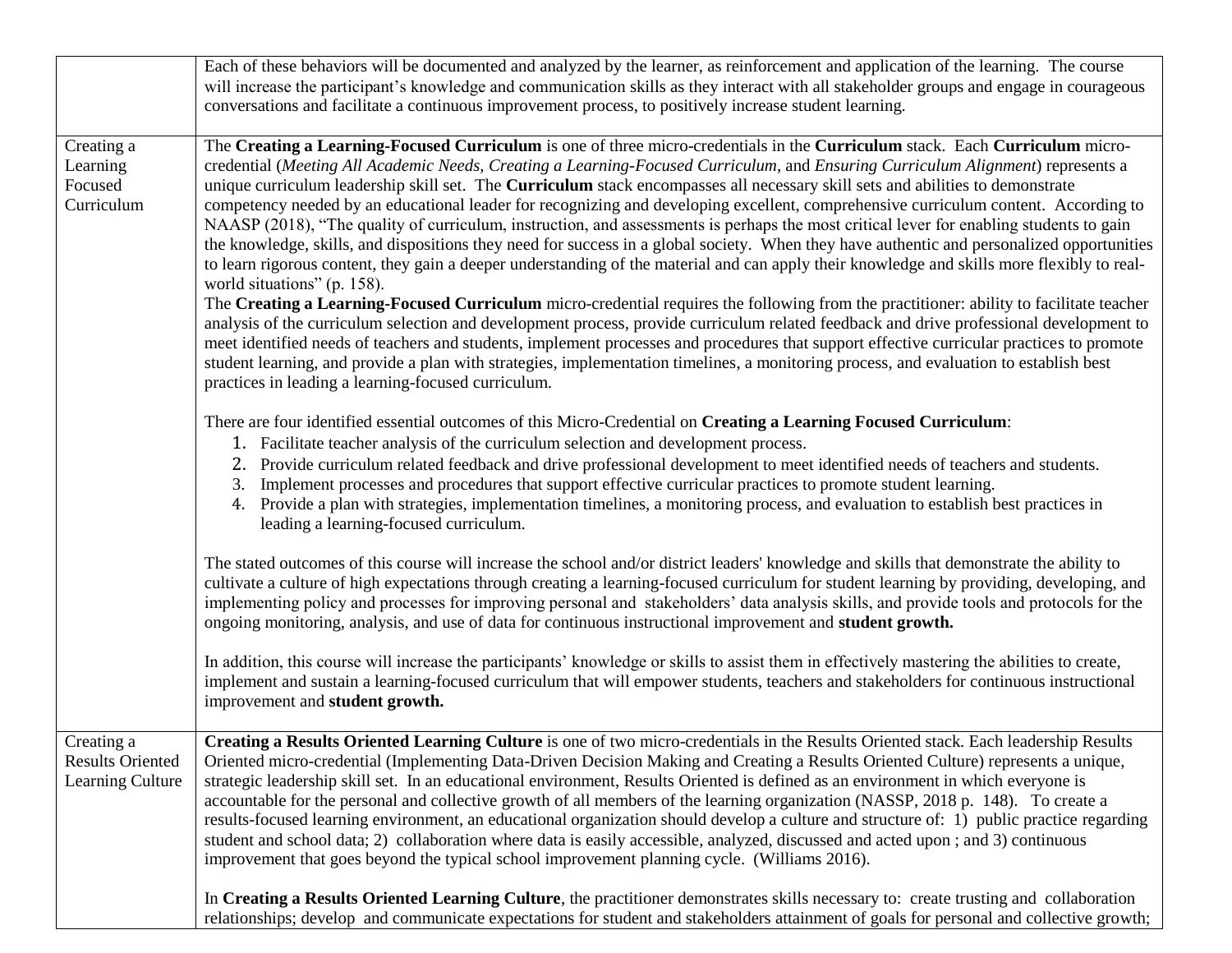|                                     | develop and implement of practice that motivate and empower learners to be actively participate in their learning and personal growth;<br>and facilitate a plan with strategies, implementation timelines, evaluation, and monitoring processes to establish a results-oriented<br>environment where everyone is results oriented and accountable for the personal and collective growth of all members of the learning<br>organization.                                                                                                                                                                                                                                                                                                                                                                                                                                                                                              |
|-------------------------------------|---------------------------------------------------------------------------------------------------------------------------------------------------------------------------------------------------------------------------------------------------------------------------------------------------------------------------------------------------------------------------------------------------------------------------------------------------------------------------------------------------------------------------------------------------------------------------------------------------------------------------------------------------------------------------------------------------------------------------------------------------------------------------------------------------------------------------------------------------------------------------------------------------------------------------------------|
|                                     | There are five identified essential outcomes of this Micro-Credential on Creating a Results Oriented Learning Culture:<br>Build trusting relationships to facilitate collaboration and success for students, staff, and parents.<br>Collaboratively develop and communicate expectations and results of all stakeholders' learning and growth.<br>2.<br>Facilitate the collaborative setting and attainment of goals for personal and collective growth of both students and staff.<br>3.<br>Develop and implement practices or routines that spark motivation and empower teachers and students to be active participants in<br>4.<br>their learning and personal growth.<br>Provide a plan with strategies, implementation timelines, evaluation, and monitoring process to establish a result-oriented<br>5.<br>environment in which everyone is accountable for the personal and collective growth of all organizational members. |
|                                     | The outcomes of this course will increase the school/district leaders' knowledge and skills to build trusting relationships and<br>collaboratively develop and communicate goals for personal and collective growth for students and staff. Leaders by creating a results-<br>oriented learning culture with strong collaborative leadership skills can spark motivation and empower teachers and students to focus on<br>learning, teacher and staff effectiveness, and growth with all goals based by a data driven culture. Further, the outcomes of this course<br>will increase the participants' knowledge or skills to assist them in empowering school students and adults in the community to assume<br>dynamic leadership roles to collectively achieve the vision of learning for all. Fostering effective communication is a cultural norm that<br>supports and reinforces collaborative leadership.                      |
| Directive<br>Leadership<br>Coaching | The Micro-Credential of Directive Leadership Coaching will be a collegial, partnership process in which the coach and educational leader<br>are focused on working together to raise the level of insight, resources, strategic decision-making, and planning in order to reach desired<br>goals and performance, and to positively impact leadership and school improvement. In Directive coaching, the practitioner utilizes direct<br>and specific conversations with the educational leader to develop necessary or critical actions or behaviors. The practitioner plans for and<br>strategically leads the conversation, while providing the necessary supports and resources for the educational leader as part of the plan for<br>improvement.                                                                                                                                                                                |
|                                     | Directive Leadership Coaching initiates very specific and directive conversations with the educational leader to develop necessary or<br>critical actions or behaviors. The communication is directed by the coach and involves strategic and specific directions, evidence-based<br>outcomes, consequences, and next steps. Monitoring and follow-up are key to the directive coaching process. The coach develops a<br>specific map for the conversations to ensure sequential steps are implemented in a timely manner to make necessary or mandated<br>improvements in the educational leader's performance. This approach and coaching role are different from that of the Collaborative<br>Reflective or Directive, Leadership Coaching approaches.                                                                                                                                                                             |
|                                     | There will be four identified essential outcomes of this Micro-Credential on Directive Leadership Coaching:<br>Engage in collegial, trusting conversations utilizing direct and specific language to address and analyze leadership issues or<br>initiatives.<br>2. Communicate directly and strategically by focusing on evidence-based problem analysis and provide probing, high-level<br>questions during outcome-based conversations.<br>3. Provide evidence-based communication, actionable feedback, resources, and support that allow the educational leader to be<br>directly guided through an improvement process.                                                                                                                                                                                                                                                                                                         |
|                                     | 4. Provide strategies and a prescribed course of action to improve performance by developing plans, setting goals, and a timeline.                                                                                                                                                                                                                                                                                                                                                                                                                                                                                                                                                                                                                                                                                                                                                                                                    |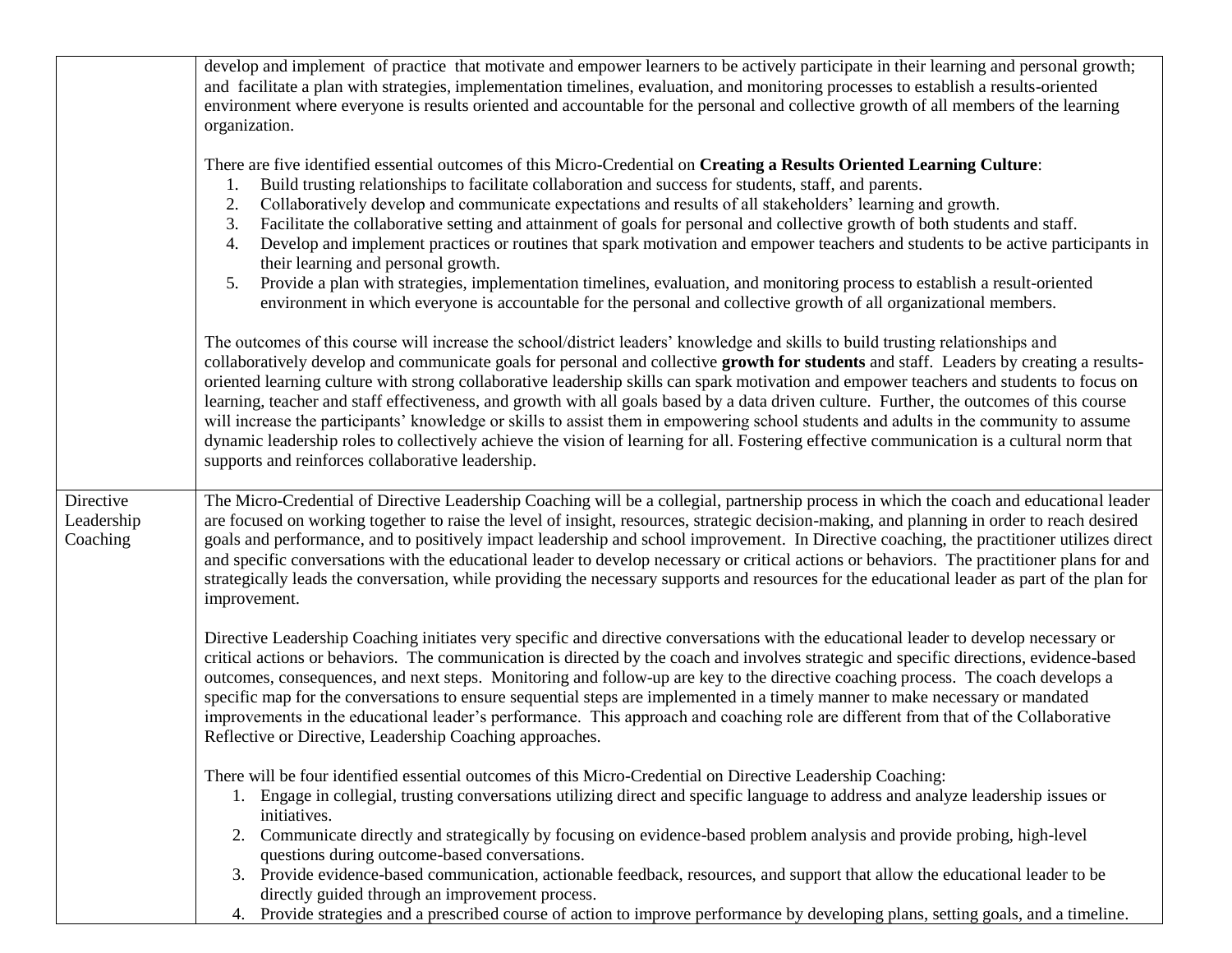|                                 | Participants in this course will learn how to engage in collegial, trusting conversations utilizing direct and specific language to address and<br>analyze leadership issues or initiatives, communicate directly and strategically by focusing on evidence-based problem analysis and<br>providing probing, high-level questions during outcome-based conversation, provide evidence-based communication, actionable<br>feedback, resources and support that allow the educational leader to be directly guided through an improvement process, and provide<br>strategies and a prescribed course of action to improve performance by developing plans, setting goals and establishing a timeline. Each<br>of these behaviors will then be videotaped and analyzed by the learner, as reinforcement and application of the learning. The course will<br>increase the participant's knowledge or skills and assist them in empowering school students and adults in the community to assume<br>dynamic leadership roles to collectively achieve the vision of learning for all. Fostering effective communication is a cultural norm that<br>supports and reinforces Directive Leadership. |
|---------------------------------|--------------------------------------------------------------------------------------------------------------------------------------------------------------------------------------------------------------------------------------------------------------------------------------------------------------------------------------------------------------------------------------------------------------------------------------------------------------------------------------------------------------------------------------------------------------------------------------------------------------------------------------------------------------------------------------------------------------------------------------------------------------------------------------------------------------------------------------------------------------------------------------------------------------------------------------------------------------------------------------------------------------------------------------------------------------------------------------------------------------------------------------------------------------------------------------------|
| Driving a Culture<br>of Service | Driving a Culture of Service is one of three micro-credentials in the Traditions and Celebrations stack. Each leadership traditions and<br>celebration micro-credential (Leading and Promoting Tolerance, Valuing and Celebrating Traditions, and Driving a Culture of Service)<br>represents a unique, strategic leadership skill set. In an educational environment Driving a Culture of Service is defined as an<br>environment where a culture and mindset of being 'in-service' (altruistic) to others is the norm. Further the "organizational culture<br>prioritizes customer service in all goals, decisions, actions, and everyday operations. When an organization has a heart for service, each<br>employee (or stakeholder) is connected emotionally to a world-class service outcome" (Donnelly Effect).                                                                                                                                                                                                                                                                                                                                                                      |
|                                 | The Driving a Culture of Service micro-credential requires the practitioner to demonstrate the following: work collaboratively to build<br>and promote a culture of service to others; support increased engagement for all stakeholders in service experiences; provide processes<br>and policies that ensure quality of service projects; and provide a collaborative plan with strategies, implementation timelines, evaluation,<br>and progress monitoring to establish, promote, and sustain an on-going commitment to a culture of service. The ability for the practitioner<br>to model and promote an altruistic mindset among stakeholders and provide high-quality service experiences fosters a culture of service<br>and the ability for all to show an unselfish concern for the welfare of others.<br>There are four identified essential outcomes of this Micro-Credential on Driving a Culture of Service:<br>Build and promote a culture of service to others.<br>1.                                                                                                                                                                                                      |
|                                 | Support increased engagement for all stakeholders through service experiences.<br>2.<br>Provide processes and policies that ensure quality of service projects<br>3.<br>4. Provide a collaborative plan with strategies, implementation timelines, evaluation, and progress monitoring to establish,<br>promote, and sustain an ongoing commitment to a culture of service.                                                                                                                                                                                                                                                                                                                                                                                                                                                                                                                                                                                                                                                                                                                                                                                                                |
|                                 | The outcomes will increase the school and/or district leaders' knowledge and skills that promotes a culture of service to others. The<br>educational leader provides resources and support for teachers and students to improve or expand current service projects by supporting<br>increased engagement for all stakeholders in service experiences. Effective learning organizations must have proactive leaders who can<br>provide a process with policies that ensure and drive a culture of service in daily goals, decisions, actions, and operations.                                                                                                                                                                                                                                                                                                                                                                                                                                                                                                                                                                                                                               |
| Driving Vision<br>and Mission   | Driving Vision and Mission is one of two micro-credentials in the Vision and Mission stack. Each vision and mission micro-credential<br>(Leading Vision and Mission and Driving Vision and Mission) represents a unique, strategic planning skill set. In an educational<br>environment, Driving Vision and Mission is defined as the ability to collaboratively work with stakeholders to foster, communicate,<br>sustain, and drive the vision and mission of the school to its peak performance, while strategically and cooperatively determining<br>procedural course corrections along the way (Systems Intelligence). "By strategically communicating the school vision at every<br>opportunity and to every stakeholder group, the leader brands the vision in building a school reputation of academic success for all<br>students" (NASSP, 2018 p. 132).                                                                                                                                                                                                                                                                                                                         |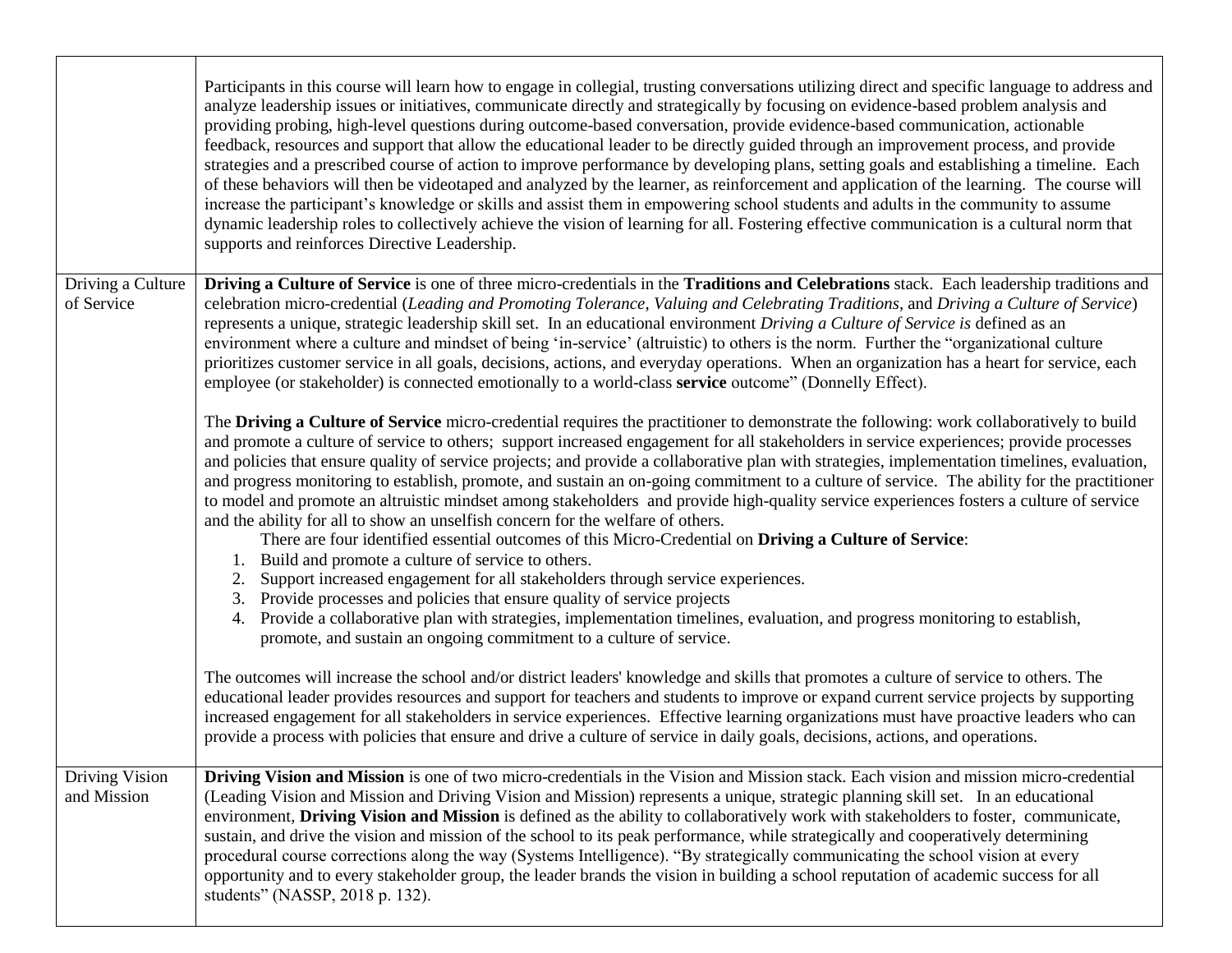|                                     | In the Driving Vision and Mission micro-credential, the practitioner demonstrates their skills to: establish, clearly convey, and support a<br>culture of ownership and responsibility that grow and sustain the vision and mission by all stakeholders; reinforce and anchor the school<br>vision and mission in ongoing processes and practices related to decision-making; and provide a plan with immediate and long-term<br>strategies, implementation timelines, evaluation, and monitoring process for growing and sustaining a vision and mission so stakeholders<br>can visualize their school at peak performance. Within the school, and all aspects of leadership, the practitioner demonstrates methods of<br>continuous improvement to achieve the vision, fulfill the mission, and promote the core values of the school. (PSEL)                                                                                                                                               |
|-------------------------------------|-----------------------------------------------------------------------------------------------------------------------------------------------------------------------------------------------------------------------------------------------------------------------------------------------------------------------------------------------------------------------------------------------------------------------------------------------------------------------------------------------------------------------------------------------------------------------------------------------------------------------------------------------------------------------------------------------------------------------------------------------------------------------------------------------------------------------------------------------------------------------------------------------------------------------------------------------------------------------------------------------|
|                                     | There are three identified essential outcomes of this Micro-Credential on Driving Vision and Mission:<br>1. Establish and support a culture of ownership and responsibility that will grow and sustain the vision and mission.<br>2. Reinforce and anchor the school vision and mission in ongoing processes and practices related to decision-making.<br>3. Provide a plan with immediate and long-term strategies, implementation timelines, evaluation, and monitoring process for<br>growing and sustaining a vision and mission for how the school will look like at its peak performance.                                                                                                                                                                                                                                                                                                                                                                                               |
|                                     | This course will increase the participant's knowledge or skills to assist them in empowering school students and adults in the community<br>to assume dynamic leadership roles to collectively achieve the vision of learning for all. Moreover, by strategically communicating the<br>school vision and mission at every opportunity, to every stakeholder group, it brands the vision and mission in building a school<br>reputation of academic success for all students.                                                                                                                                                                                                                                                                                                                                                                                                                                                                                                                  |
| Ensuring<br>Curriculum<br>Alignment | The Ensuring Curriculum Alignment is one of three micro-credentials in the Curriculum stack. Each Curriculum micro-credential<br>(Meeting All Academic Needs, Creating a Learning-Focused Environment, and Ensuring Curriculum Alignment) represents a unique<br>curriculum leadership skill set. The Curriculum stack encompasses all necessary skill sets and abilities to demonstrate competency<br>needed by an educational leader for recognizing and developing excellent, comprehensive curriculum content. According to NASSP<br>(2018), "The quality of curriculum, instruction, and assessments is perhaps the most critical lever for enabling students to gain the<br>knowledge, skills, and dispositions they need for success in a global society." (p. 158). Clearly aligning your teaching strategies with your<br>learning outcomes and assessments help students understand how various parts of the course fit together, which in turn helps them learn<br>(Cornell 2021). |
|                                     | The Ensuring Curriculum Alignment micro-credential requires the practitioner to demonstrate proficiency of all the essential outcomes<br>and the research-based subskills defined in the details. These include the ability to: provide structures and processes that ensure<br>congruency between curriculum content, instructional methods, and assessment, utilize multiple means to effectively communicate to all<br>stakeholders a clear understanding of the curriculum alignment process, its importance, and its effect on student learning, create a school<br>environment that is supportive and encouraging to the process of teaching and learning, develop a plan that ensures alignment of<br>assessment and instruction with the curriculum, and provide a plan with strategies, implementation timelines, evaluation, and a monitoring<br>process to establish best practice in curriculum alignment for organizational improvement.                                         |
|                                     | There are four identified essential outcomes of this Micro-Credential on Ensuring Curriculum Alignment:<br>Provide structures and processes that ensure congruency between curriculum content, instructional methods, and assessment.<br>1.<br>Utilize multiple means to effectively communicate to all stakeholders a clear understanding of the curriculum alignment process,<br>2.<br>its importance, and its effect on student learning.<br>Create a school environment that is supportive and encouraging to the process of teaching and learning.<br>3.<br>4. Provide a plan with strategies, implementation timelines, evaluation, and a monitoring process to establish best practice in<br>curriculum alignment for organizational improvement.                                                                                                                                                                                                                                      |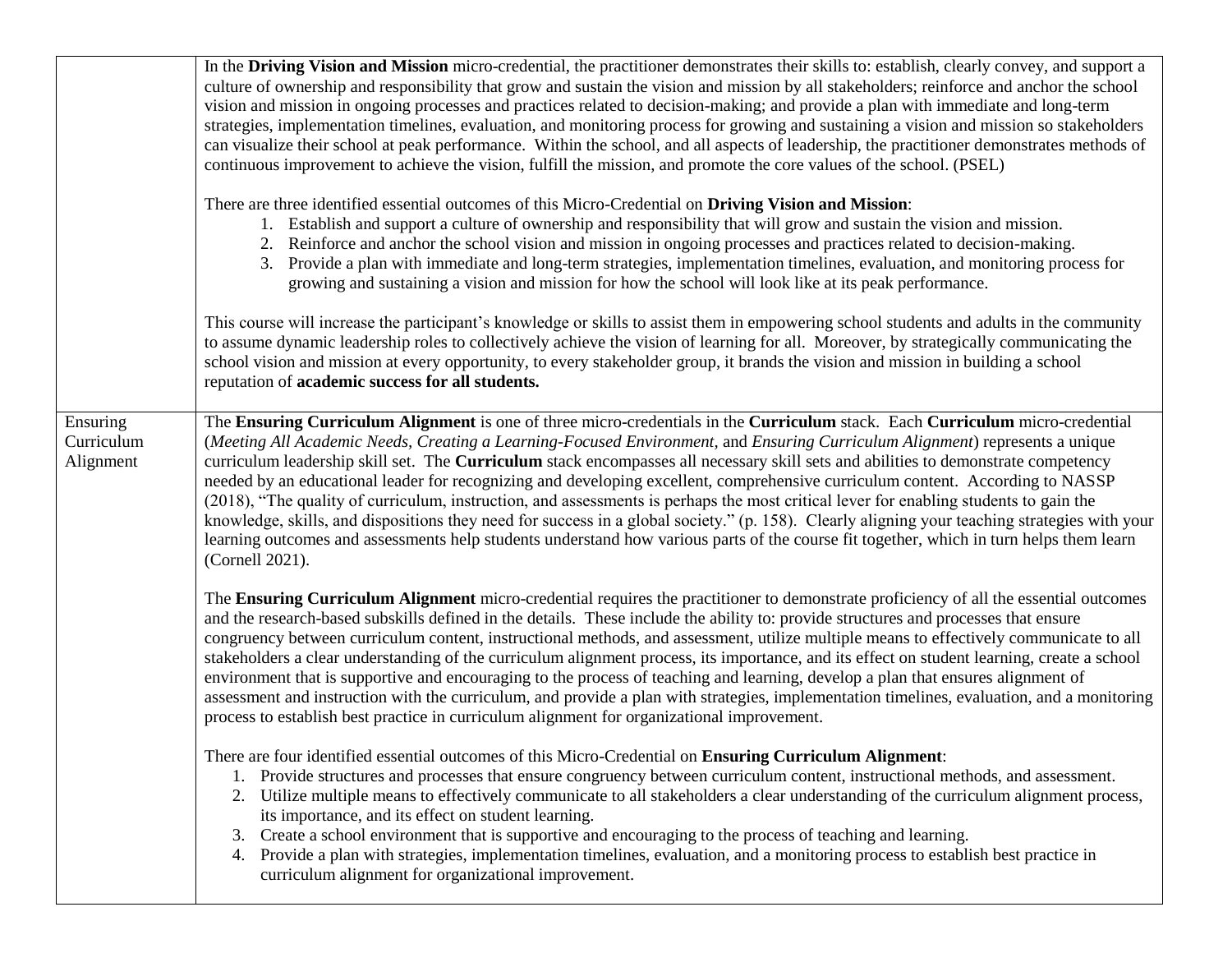|                                                       | The stated outcomes of this course will increase the school and/or district leaders' knowledge and skills that demonstrate the ability to<br>cultivate a culture of high expectations through ensuring curriculum alignment for student learning by providing, developing, and<br>implementing policy and processes for improving personal and stakeholders curriculum alignment skills; provide tools and protocols for<br>the ongoing monitoring, analysis, and use of data for continuous instructional improvement and student growth.                                                                                                                                                                                                                                                                                                                                                                                                                                              |
|-------------------------------------------------------|-----------------------------------------------------------------------------------------------------------------------------------------------------------------------------------------------------------------------------------------------------------------------------------------------------------------------------------------------------------------------------------------------------------------------------------------------------------------------------------------------------------------------------------------------------------------------------------------------------------------------------------------------------------------------------------------------------------------------------------------------------------------------------------------------------------------------------------------------------------------------------------------------------------------------------------------------------------------------------------------|
|                                                       | In addition, this course will increase the participants' knowledge or skills to assist them in effectively mastering the abilities to create,<br>implement and sustain an ensuring curriculum alignment that will empower students, teachers and stakeholders for continuous<br>instructional improvement and student growth.                                                                                                                                                                                                                                                                                                                                                                                                                                                                                                                                                                                                                                                           |
| Ensuring<br>Instructional<br>Alignment                | Ensuring Instructional Alignment is one of three micro-credentials in the Instruction stack. Each micro-credential (Promoting<br>Collaborative Instruction, Ensuring Instructional Alignment, and Providing Effective Instruction) represents a unique instructional<br>leadership skill set. The role of an effective educational leader is to ensure that all teachers use those instructional practices that maximize<br>learning for all students. They do this by building awareness and the capacity of all teachers to use evidence-based instructional practices.<br>Therefore, educational leaders must possess the skills to provide meaningful, actionable feedback to prompt continuous improvement of a<br>teacher's ability to deliver high-quality instruction (MLDS, 2020). The Instruction stack encompasses all necessary skill sets and abilities<br>to demonstrate competency needed by an educational leader for recognizing and developing excellent instruction. |
|                                                       | In Ensuring Instructional Alignment, the practitioner demonstrates proficiency of all the essential outcomes and the research-based<br>subskills defined in the details. These include the ability to provide structures and processes that ensure congruency between content,<br>assessment and instruction; utilization of effective communication to ensure instructional alignment; create a supportive, and encouraging<br>learning environment; and provide a detailed, collaborative plan for monitoring and establishing best practices for instructional<br>alignment.                                                                                                                                                                                                                                                                                                                                                                                                         |
|                                                       | There are four identified essential outcomes of this Micro-Credential on Ensuring Instructional Alignment:<br>1. Provide structures and processes that ensure congruency between instructional content, assessment, and instructional methods.<br>2. Utilize multiple means to effectively communicate to all stakeholders a clear understanding of the instructional alignment process,<br>importance, and effect on student learning.<br>3. Create a school environment that is supportive and encouraging to the process of teaching and learning.<br>4. Provide a plan with strategies, implementation timelines, evaluation, and a monitoring process to establish best practices in<br>instructional alignment.                                                                                                                                                                                                                                                                   |
|                                                       | The outcomes of this course will increase the participant's knowledge or skills to assist them in effectively mastering the abilities to align<br>curriculum that will empower students, teachers, and stakeholders for continuous improvement and <b>student growth</b> . In addition, this<br>course will increase the school/district leader's knowledge and skills in providing structures and processes that ensure congruency<br>between instructional content, assessment, and instructional methods; utilize multiple means to effectively communicate a clear<br>understanding of the alignment process, its importance, and its effect on <b>student learning</b> ; and create a school environment that is<br>supportive and encouraging to the process of teaching and learning within the school and district.                                                                                                                                                             |
| Implementing<br>Data-Driven<br><b>Decision Making</b> | Implementing Data-Driven Decision-Making is one of two micro-credentials in the Results Oriented stack. Each leadership Results<br>Oriented micro-credential (Implementing Data-Driven Decision Making and Creating a Results Oriented Culture) represents a unique,<br>strategic leadership skill set. In an educational environment, Implementing Data-Driven Decision-Making is defined as an environment<br>where all stakeholders are engaged in implementing Data-Driven Decision Making (DDDM) as a system-wide process. DDDM involves<br>the collection, analysis, and use of data to guide decisions that drive continuous improvement. Data-driven decision making (DDDM)<br>involves making decisions that are backed up by hard data rather than making decisions that are intuitive or based on observation alone<br>(technopedia, 2018).                                                                                                                                  |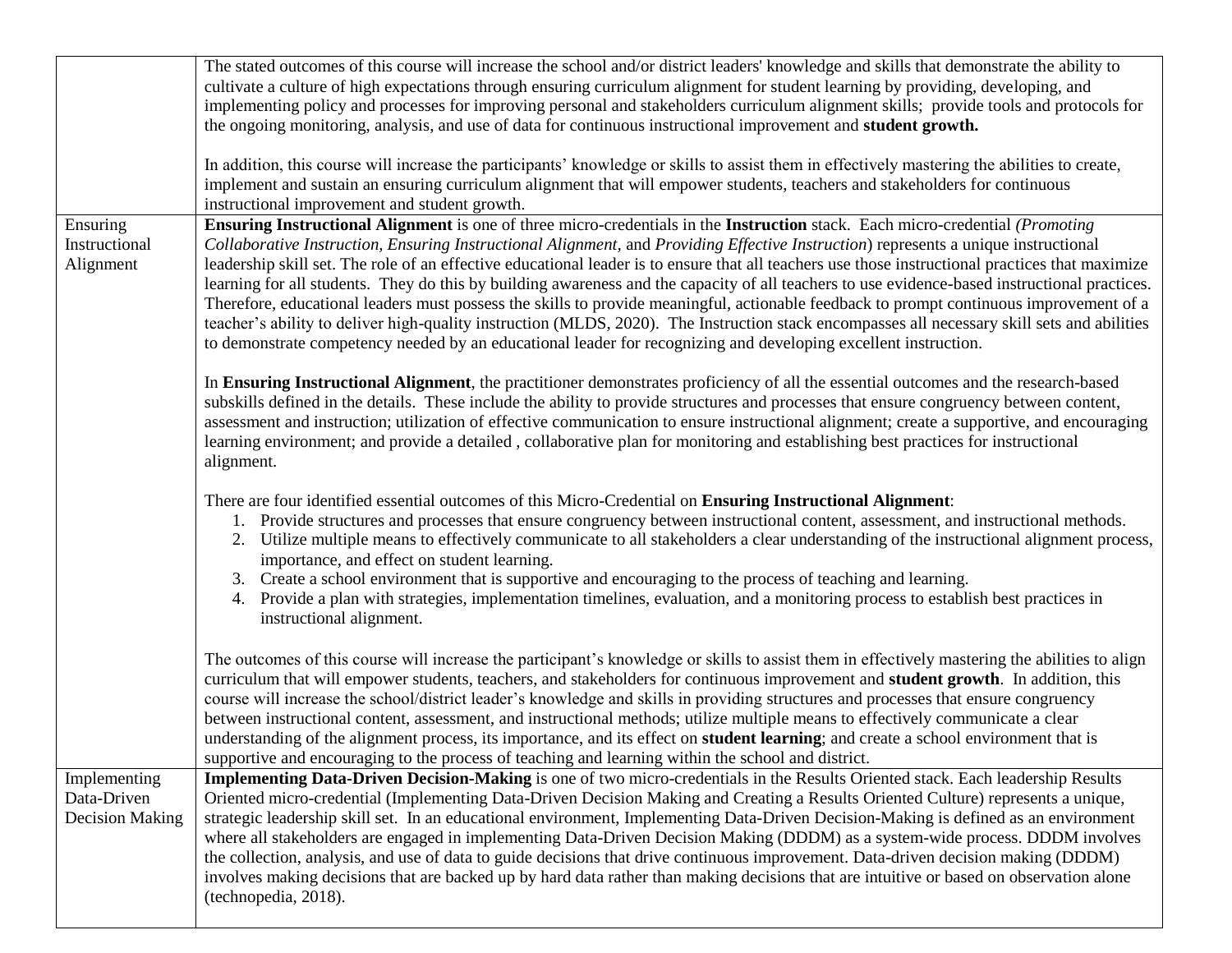|                                       | In Implementing Data-Driven Decision Making (DDDM) the practitioner demonstrates their skills and commitment to: continually<br>investigating and analyzing data to make decisions; coach and mentor stakeholders to utilize and make effective data-driven decisions;<br>create a culture of high-expectations for data-driven results; develop and implement policy and procedures to support DDDM; provide<br>system-wide tools for ongoing monitoring, analysis, and implementation of DDDM; and provide a comprehensive plan for moving the<br>learning community toward continuous improvement, ongoing assessing goal attainment, and achieving of effective, focused results.                                                                                                                                                                                                                                                                                                                                                                                                                                                                                                                                                                                                                                                            |
|---------------------------------------|--------------------------------------------------------------------------------------------------------------------------------------------------------------------------------------------------------------------------------------------------------------------------------------------------------------------------------------------------------------------------------------------------------------------------------------------------------------------------------------------------------------------------------------------------------------------------------------------------------------------------------------------------------------------------------------------------------------------------------------------------------------------------------------------------------------------------------------------------------------------------------------------------------------------------------------------------------------------------------------------------------------------------------------------------------------------------------------------------------------------------------------------------------------------------------------------------------------------------------------------------------------------------------------------------------------------------------------------------|
|                                       | There are four identified essential outcomes of this Micro-Credential on Implementing Data Driven Decision Making:<br>1. Create a culture of high expectations of results for student learning based on data-driven decisions.<br>2. Provide, develop, and implement policy and processes for improving personal data analysis skills and those of all stakeholders.<br>3. Provide tools and protocols for the ongoing monitoring, analysis, and use of data for continuous instructional improvement and<br>student growth.<br>4. Provide plan with strategies, implementation timelines, evaluation, and monitoring process to establish an environment in which<br>all stakeholders collect, analyze, and use data to drive improvement.                                                                                                                                                                                                                                                                                                                                                                                                                                                                                                                                                                                                      |
|                                       | The stated outcomes of this course will increase the school and/or district leaders' knowledge and skills that demonstrate the ability to<br>cultivate a culture of high expectations for student learning based on data-driven decisions; provide, develop, and implement policy and<br>processes for improving personal and stakeholders' data analysis skills; and provide tools and protocols for the ongoing monitoring,<br>analysis, and use of data for continuous instructional improvement and student growth.<br>In addition, this course will increase the participants' knowledge or skills to assist them in effectively mastering the abilities to create,<br>implement and sustain a results oriented, data-driven culture that will empower students, teachers and stakeholders for continuous<br>instructional improvement and student growth.                                                                                                                                                                                                                                                                                                                                                                                                                                                                                  |
| Leading a<br><b>Culture of Safety</b> | The Leading a Culture of Safety micro-credential is one of three micro-credentials in the Safety stack. Each micro-credential<br>(Managing Crises and Emergency Planning, Assessing Threats, and Leading a Culture of Safety) represents a unique safety leadership<br>skill set. According to an article by ECRI Culture of Safety, this is an environment where its leaders embrace a culture of safety and make<br>it the number one priority. Leaders demonstrate their commitment by supporting the organization and its stakeholders to learn about and<br>investigate errors to understand their causes, develop strategies to prevent error recurrence, share lessons learned, and value reporting<br>concerns by all stakeholders to prevent harm and maintain a safe learning and working environment for all (ECRI, 2019). "A school must<br>be safe. Creating this condition requires thoughtful and constant attention to the security and safety of the facilities; creation of clear<br>policies and procedures for student and staff conduct; frequent and effective communication with parents, families, and the school<br>community; and attention to classroom management as well as the requisite professional development. Without these conditions in place,<br>learning cannot become a school's focus" (Parrett, 2012). |
|                                       | The Leading a Culture of Safety micro-credential requires the practitioner to demonstrate proficiency of all the essential outcomes and<br>the research-based subskills defined in the details. These include the abilities to: foster respectful, trusting, and caring relationships<br>throughout the school community; ensures all stakeholders a safe environment free of violence, bullying, and harassment; provide<br>supportive educational settings that address social, emotional, and behavioral needs; and provide a plan with strategies, implementation<br>timelines, evaluation, and a monitoring process to establish a culture focused on the safety of all stakeholders.                                                                                                                                                                                                                                                                                                                                                                                                                                                                                                                                                                                                                                                       |
|                                       | There are four identified essential outcomes of this Micro-Credential on Leading a Culture of Safety:<br>1. Fosters respectful, trusting, and caring relationships throughout the school community.<br>2. Ensures all stakeholders a safe environment free of violence, bullying, and harassment.<br>Provide supportive educational settings that address social, emotional, and behavioral needs.<br>3.<br>4. Provide a plan with strategies, implementation timelines, evaluation, and a monitoring process to establish a culture focused on<br>the safety of all stakeholders.                                                                                                                                                                                                                                                                                                                                                                                                                                                                                                                                                                                                                                                                                                                                                               |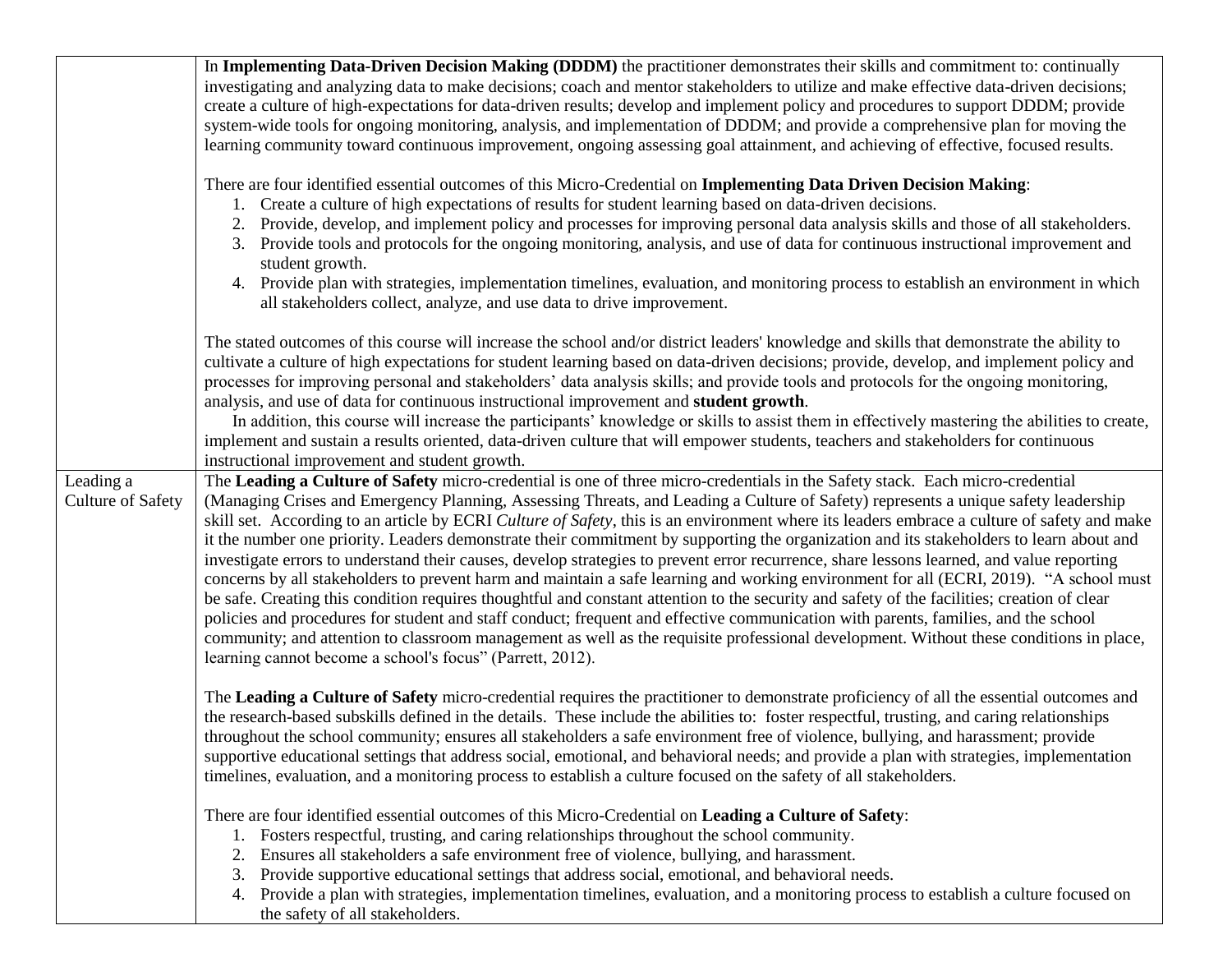|                                       | The stated outcomes of this course will increase the school and/or district leaders' knowledge and skills that demonstrate the ability to<br>foster respectful, trusting, and caring relationships throughout the school community; ensure all stakeholders are in a safe environment<br>free of violence, bullying, and harassment; provide supportive educational settings that address social, emotional, and behavioral needs;<br>and provide a plan with strategies, implementation timelines, evaluation, and a monitoring process to establish a culture focused on the<br>safety of all stakeholders.<br>In addition, this course will increase the participants' knowledge or skills to assist them in effectively mastering the abilities to create,<br>implement and sustain formalized system of assessing reported threats and for students, school and/or district a monitoring process of a<br>culture focused on the safety of all stakeholders.                                                                                                                                                                                                                              |
|---------------------------------------|-----------------------------------------------------------------------------------------------------------------------------------------------------------------------------------------------------------------------------------------------------------------------------------------------------------------------------------------------------------------------------------------------------------------------------------------------------------------------------------------------------------------------------------------------------------------------------------------------------------------------------------------------------------------------------------------------------------------------------------------------------------------------------------------------------------------------------------------------------------------------------------------------------------------------------------------------------------------------------------------------------------------------------------------------------------------------------------------------------------------------------------------------------------------------------------------------|
| Leading and<br>Promoting<br>Tolerance | Leading and Promoting Tolerance is the third of three micro-credentials in the Traditions and Celebrations stack. Each Leadership<br>Traditions and Celebration micro-credential (Leading and Promoting Tolerance, Valuing and Celebrating Traditions/Culture, and Driving<br>a Culture of Service) represents a unique, strategic leadership skill set. In an educational environment, Leading and Promoting<br>Tolerance is defined as an environment where the leader is engaged in very specific, collaborative conversations with stakeholders to<br>provide strategies to implement and promote the culture of tolerance. Further, "Leading and promoting tolerance is defined by a culture's<br>willingness to accept diverse stakeholder behaviors and beliefs. It is manifested or evidenced in organizational traditions for cultural<br>competence, diverse backgrounds, understanding, appreciating differences, and being respectful of those differences" (Cambridge<br>Dictionary).                                                                                                                                                                                            |
|                                       | In Leading and Promoting Tolerance, the practitioner demonstrates the ability to: model and build a culture of tolerance; facilitate a<br>collaborative process with stakeholders that promotes and values individual differences; and provide a plan with strategies,<br>implementation timelines, evaluation, and progress monitoring to establish, promote, and sustain a culture of tolerance that values<br>individual differences. The practitioner will demonstrate the use of evidence, reasoning and inquiry to analyze situations; develop<br>constructive plans for continuous implementation and model a culture of tolerance; and provide appropriate mechanisms to achieve the<br>organization's goal. The leadership skills necessary to create a culture of tolerance starts with respect; or explained by Charkravarthi,<br>2018, "The key to respect, acceptance and appreciation of our forms of expression, our ways of being human and of our rich diversity<br>within cultures, is tolerance; and to foster a spirit of tolerance, it is important to engage in a diverse outlook of knowledge, openness,<br>communication, freedom of thought, conscience and belief." |
|                                       | There are three identified essential outcomes of this Micro-Credential on Leading and Promoting Tolerance:<br>1. Model and build a culture of tolerance.<br>2. Facilitate a collaborative process with stakeholders that promotes and values individual differences.<br>3. Provide a plan with strategies, implementation timelines, evaluation, and progress monitoring to establish, promote, and sustain a<br>culture of tolerance that values individual differences.                                                                                                                                                                                                                                                                                                                                                                                                                                                                                                                                                                                                                                                                                                                     |
|                                       | The outcomes of this course will increase the school and/or district leaders' knowledge and skills to lead and promote tolerance among<br>staff and students. The participant will demonstrate the ability to model and build a culture of tolerance by facilitating collaboration<br>among stakeholders while honoring and valuing individual differences. Effective learning organizations must have effective learning<br>leaders who can demonstrate the needed competencies and attributes necessary to ensure strong systems, learning and culture in a school.                                                                                                                                                                                                                                                                                                                                                                                                                                                                                                                                                                                                                         |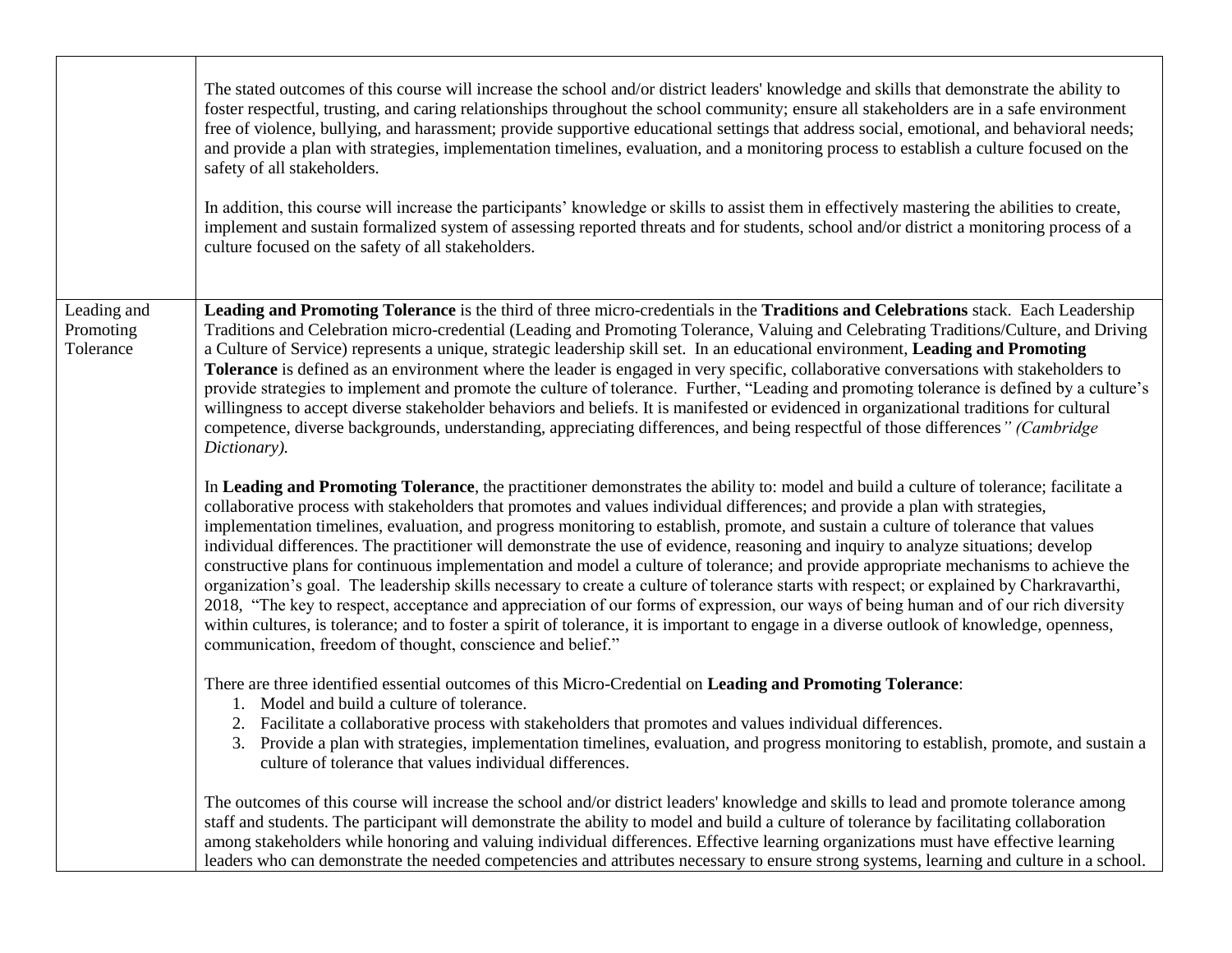| Leading Vision<br>and Mission                       | Leading Vision and Mission is one of two micro-credentials in the Vision and Mission stack. Each vision and mission micro-credential<br>(Leading Vision and Mission and Driving Vision and Mission) represents a unique, strategic planning skill set. In an educational<br>environment Leading Vision and Mission is defined as the ability to support, articulate, and foster the school's mission and vision while<br>collaboratively and strategically leading stakeholders toward achieving the vision and mission. These statements provide a focal point<br>that help to align everyone with the organization goals. This ensures that everyone is working towards a single purpose while increasing<br>efficiency and productivity in the organization. It also allows for the organization to depict and share a vision of how the school will<br>appear at its peak performance. "The practitioner focuses on learners where the vision inspires and sets the direction for the future and<br>drives the mission where actions lead to outcomes" (NAASP, 2018, p. 132). |
|-----------------------------------------------------|-----------------------------------------------------------------------------------------------------------------------------------------------------------------------------------------------------------------------------------------------------------------------------------------------------------------------------------------------------------------------------------------------------------------------------------------------------------------------------------------------------------------------------------------------------------------------------------------------------------------------------------------------------------------------------------------------------------------------------------------------------------------------------------------------------------------------------------------------------------------------------------------------------------------------------------------------------------------------------------------------------------------------------------------------------------------------------------|
|                                                     | In the Leading Vision and Mission micro-credential, the practitioner demonstrates their skills to: utilize inquiry and research to evaluate<br>and develop vision and mission to ensure peak performance within a school; facilitate a collaborative process with stakeholders to define<br>and articulate vision and mission; and provide a plan with strategies, implementation timelines, responsibilities, monitoring process, and<br>an evaluation for leading stakeholders in the creation of a sustainable vision and mission. These skills are imperative to establish<br>collaborative conversations with stakeholders for "articulating a clear vision and mission and emphasizing results to ensure that they meet<br>each student's needs" (NASSP, 2018, p. 123).                                                                                                                                                                                                                                                                                                     |
|                                                     | Further, the Leading Vision and Mission micro-credential initiates very specific, collaborative conversations with stakeholders for<br>"articulating a clear vision and mission and emphasizing results to ensure that they meet each student's needs." The vision and mission<br>are facilitated and modeled, which is accomplished by including and implementing strategic, evidence-based outcomes; collecting and<br>analyzing stakeholders' feedback; monitoring stakeholders' input; and including next steps based on feedback and data. The practitioner<br>leader demonstrates the use of evidence, reasoning and inquiry to analyze situations; develop and use constructive plans for continuous<br>improvement; and provide appropriate mechanisms to achieve the school's vision and mission. Through this collaborative process, the<br>practitioner demonstrates the ability to facilitate specific processes and protocols to ensure the vision and mission are supported by all<br>stakeholders to guide and advocate for their school.                          |
|                                                     | There are three identified essential outcomes of this Micro-Credential on Leading Vision and Mission:<br>1. Utilize inquiry and research to evaluate and develop vision and mission for peak performance in a school.<br>2. Facilitate a collaborative process with stakeholders to define and articulate vision and mission.<br>3. Provide a plan with strategies, implementation timelines, responsibilities, monitoring process, and evaluation for leading<br>stakeholders in the creation of a sustainable vision and mission.                                                                                                                                                                                                                                                                                                                                                                                                                                                                                                                                               |
|                                                     | The stated outcomes will increase the school and/or district leaders' knowledge and mastery that demonstrates the use of evidence,<br>reasoning and inquiry to analyze situations; develop and constructive plans for continuous improvement; and provide appropriate<br>mechanisms to achieve the school's vision and mission.                                                                                                                                                                                                                                                                                                                                                                                                                                                                                                                                                                                                                                                                                                                                                   |
|                                                     | In addition, this course will increase the participant's knowledge or skills by including and implementing strategic, evidence-based<br>outcomes; collecting and analyzing stakeholders' feedback; monitoring stakeholders' input; and including next steps based on feedback<br>and data. Through this collaborative process, the educational leader demonstrates the ability to facilitate specific processes and protocols<br>to ensure the vision and mission are supported by all stakeholders to guide and advocate for their school and their students.                                                                                                                                                                                                                                                                                                                                                                                                                                                                                                                    |
| <b>Managing Crises</b><br>and Emergency<br>Planning | The Managing Crises and Emergency Planning micro-credential is one of three micro-credentials in the Safety stack. Each micro-<br>credential (Managing Crises and Emergency Planning, Assessing Threats, and Leading a Culture of Safety) represents a unique safety<br>leadership skill set. In leading crises management and emergency planning the educational leader's goal is to create and sustain an                                                                                                                                                                                                                                                                                                                                                                                                                                                                                                                                                                                                                                                                       |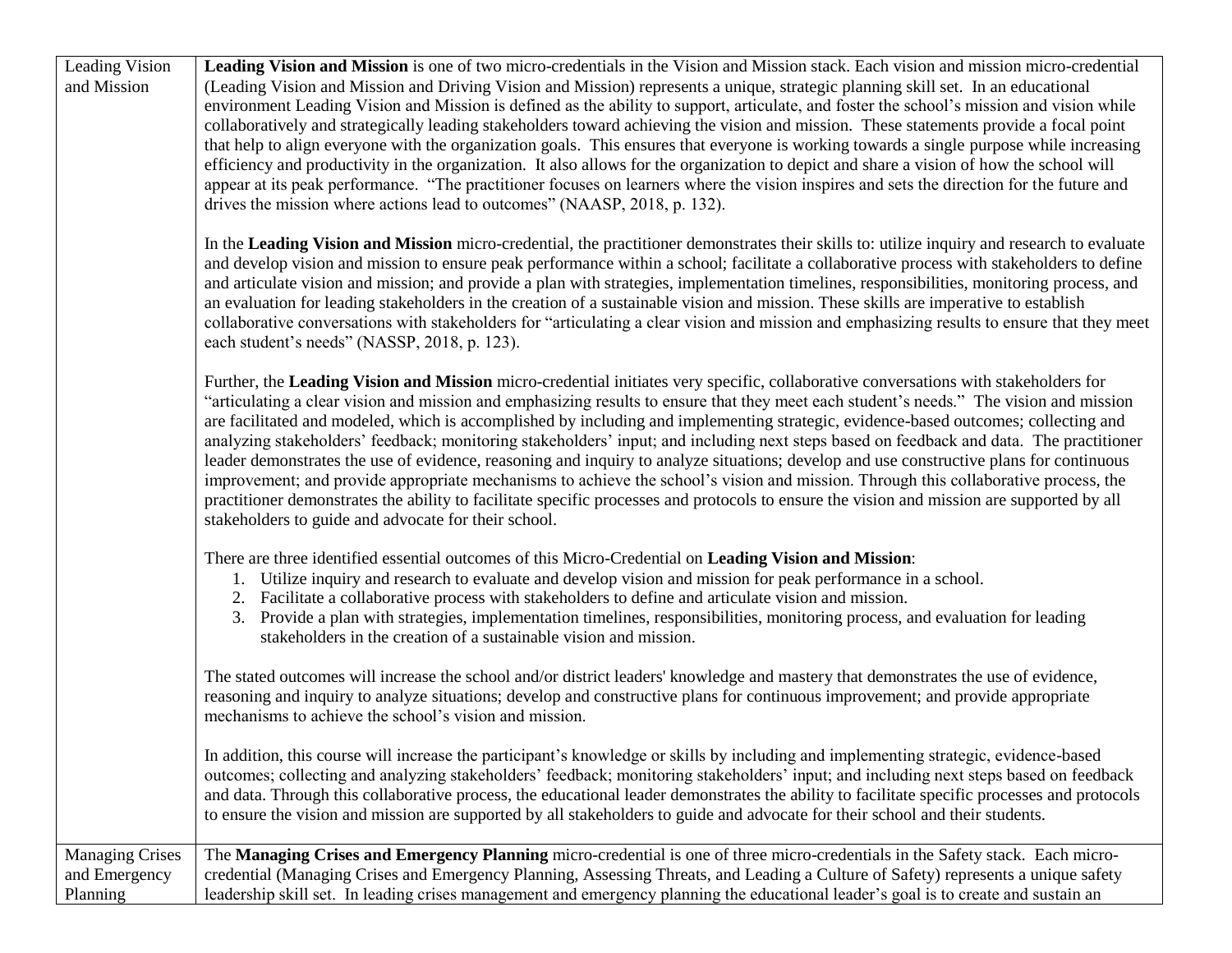|                               | environment where the learning organization's physical space and safety procedures are collaboratively planned, regularly monitored,<br>maintained, and modified to ensure all stakeholders and leadership are prepared to respond to crises or emergency situations (SLP, 2019).                                                                                                                                                                                                                                                                                                                                                                                                                                                                                                                                                                                                                                                                                                       |
|-------------------------------|-----------------------------------------------------------------------------------------------------------------------------------------------------------------------------------------------------------------------------------------------------------------------------------------------------------------------------------------------------------------------------------------------------------------------------------------------------------------------------------------------------------------------------------------------------------------------------------------------------------------------------------------------------------------------------------------------------------------------------------------------------------------------------------------------------------------------------------------------------------------------------------------------------------------------------------------------------------------------------------------|
|                               | The Managing Crises and Emergency Planning micro-credential requires the practitioner to demonstrate proficiency of all the essential<br>outcomes and the research-based subskills defined in the details. These include: using a collaborative process to develop and implement a<br>crisis management and emergency plan; developing and implement an emergency and crisis management communication plan; ensuring<br>compliance with all state emergency preparedness laws; provide access and training to stakeholders to develop proficiency in the use of<br>emergency preparedness supplies and necessary equipment; and providing a plan with strategies, implementation timelines, evaluation,<br>and a monitoring process to establish an environment in which everyone is accountable for the crisis and emergency planning and<br>preparedness.                                                                                                                             |
|                               | There are five identified essential outcomes of this Micro-Credential on <b>Managing Crises and Emergency Planning</b> :                                                                                                                                                                                                                                                                                                                                                                                                                                                                                                                                                                                                                                                                                                                                                                                                                                                                |
|                               | 1. Collaboratively develop and implement crisis management and emergency plans.                                                                                                                                                                                                                                                                                                                                                                                                                                                                                                                                                                                                                                                                                                                                                                                                                                                                                                         |
|                               | Collaboratively develop and implement an emergency and crisis management communication plan.<br>2.<br>Ensure compliance with all state emergency preparedness laws.<br>3.                                                                                                                                                                                                                                                                                                                                                                                                                                                                                                                                                                                                                                                                                                                                                                                                               |
|                               | 4. Provide access and training to stakeholders to develop proficiency in the use of emergency preparedness supplies and necessary<br>equipment.                                                                                                                                                                                                                                                                                                                                                                                                                                                                                                                                                                                                                                                                                                                                                                                                                                         |
|                               | 5. Provide a plan with strategies, implementation timelines, evaluation, and a monitoring process to establish an environment in<br>which everyone is accountable for the crisis and emergency planning and preparedness.                                                                                                                                                                                                                                                                                                                                                                                                                                                                                                                                                                                                                                                                                                                                                               |
|                               | The stated outcomes of this course will increase the school and/or district leaders' knowledge and skills that collaboratively develop and<br>implement crisis management and emergency plans; collaboratively develop and implement an emergency and crisis management<br>communication plan; ensure compliance with all state emergency preparedness laws; provide access and training to stakeholders to<br>develop proficiency in the use of emergency preparedness supplies and necessary equipment.                                                                                                                                                                                                                                                                                                                                                                                                                                                                               |
|                               | This course will increase the participants' knowledge or skills to assist them in effectively mastering the abilities to create and implement<br>managing crisis and emergency planning that will support an environment of safety for students, teachers and stakeholders.                                                                                                                                                                                                                                                                                                                                                                                                                                                                                                                                                                                                                                                                                                             |
| Meeting All<br>Academic Needs | The Meeting All Academic Needs course is one of three micro-credentials in the Curriculum stack. Each Curriculum micro-credential<br>(Meeting All Academic Needs, Creating a Learning-Focused Environment, Ensuring Curriculum Alignment) represents a unique<br>curriculum leadership skill set. The Curriculum stack encompasses all necessary skill sets and abilities to demonstrate competency<br>needed by an educational leader for recognizing and developing excellent, comprehensive curriculum content. "The quality of curriculum,<br>instruction, and assessments is perhaps the most critical lever for enabling students to gain the knowledge, skills, and dispositions they<br>need for success in a global society. When they have authentic and personalized opportunities to learn rigorous content, they gain a<br>deeper understanding of the material and can apply their knowledge and skills more flexibly to real-world situations" (NASSP, 2018, p.<br>158). |
|                               | The Meeting All Academic Needs micro-credential involves the following from the practitioner: ability to collaboratively facilitate and<br>provide structures and processes which ensure implementation of a comprehensive, rigorous, and aligned curriculum; the ability to<br>establish a collaborative, trusting environment and high-quality, rigorous curriculum focused on individual student growth, achievement,<br>and continuous improvement; and the ability to facilitate and collaboratively implement a plan that aligns assessment and instruction with<br>the curriculum, while also monitoring continuous student improvement.                                                                                                                                                                                                                                                                                                                                         |
|                               | There are four identified essential outcomes of this Micro-Credential on Meeting All Academic Needs:                                                                                                                                                                                                                                                                                                                                                                                                                                                                                                                                                                                                                                                                                                                                                                                                                                                                                    |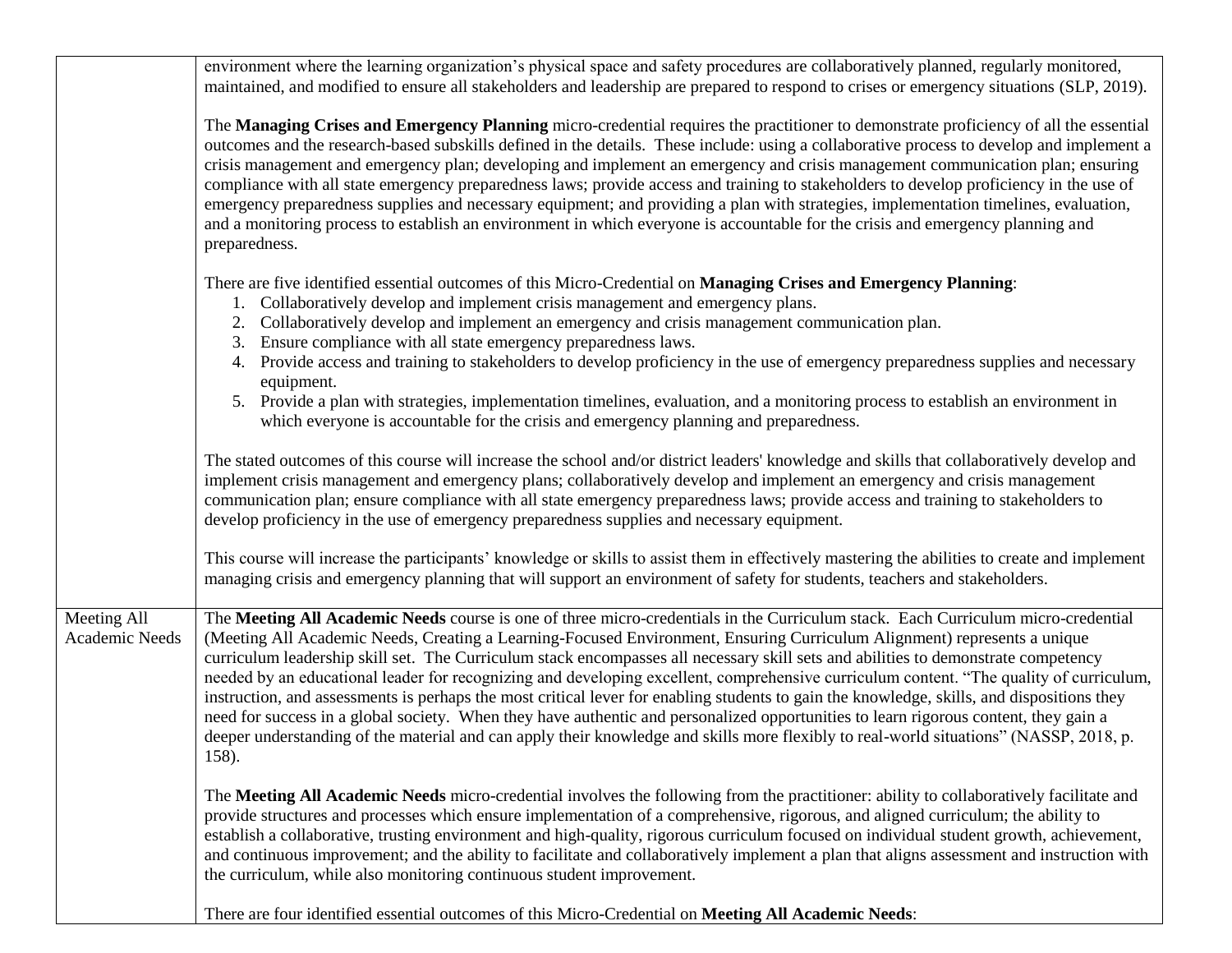|                                            | Provide structures and processes that support and ensure implementation of a curriculum that is comprehensive, rigorous, and<br>1.                                                                                                                                                                                                                                                                                                                                                                                                                                                                                                                                                                                                                                                                                                                                                                             |
|--------------------------------------------|----------------------------------------------------------------------------------------------------------------------------------------------------------------------------------------------------------------------------------------------------------------------------------------------------------------------------------------------------------------------------------------------------------------------------------------------------------------------------------------------------------------------------------------------------------------------------------------------------------------------------------------------------------------------------------------------------------------------------------------------------------------------------------------------------------------------------------------------------------------------------------------------------------------|
|                                            | aligned.<br>Create a collaborative, trusting environment and a curriculum focused on success for all students.<br>2.                                                                                                                                                                                                                                                                                                                                                                                                                                                                                                                                                                                                                                                                                                                                                                                           |
|                                            | Ensure curriculum materials contain student-relevant activities, account for proper sequencing of learning, and provide the<br>3.                                                                                                                                                                                                                                                                                                                                                                                                                                                                                                                                                                                                                                                                                                                                                                              |
|                                            | necessary instructional scaffolding for ensuring student growth.                                                                                                                                                                                                                                                                                                                                                                                                                                                                                                                                                                                                                                                                                                                                                                                                                                               |
|                                            | Develop and implement a plan that ensures and monitors the alignment of assessment and instruction with the curriculum.<br>4.                                                                                                                                                                                                                                                                                                                                                                                                                                                                                                                                                                                                                                                                                                                                                                                  |
|                                            |                                                                                                                                                                                                                                                                                                                                                                                                                                                                                                                                                                                                                                                                                                                                                                                                                                                                                                                |
|                                            | The stated outcomes of this course will increase the school and/or district leaders' knowledge and skills to provide structures and<br>processes for comprehensive, rigorous, and aligned classroom instruction in a collaborative trusting environment with curriculum<br>materials that focus on student-relevant activities with proper sequencing that provide instructional scaffolding for ensuring <b>student</b><br>growth.                                                                                                                                                                                                                                                                                                                                                                                                                                                                            |
|                                            | In addition, this course will increase the participants' knowledge or skills to assist them in empowering schools, students and adults in the<br>community to assume dynamic leadership roles that supports and reinforces effective instruction and curriculum focused on collectively<br>meeting all academic needs.                                                                                                                                                                                                                                                                                                                                                                                                                                                                                                                                                                                         |
| Personal<br>Communication<br><b>Skills</b> | The Micro-Credential of Personal Communication Skills will be a collegial, partnership process in which the coach and educational leader<br>are focused on working together to raise the level of insight, resources, strategic decision-making, and planning in order to reach desired<br>goals and performance, and to positively impact leadership and school improvement. The Personal Communication Skills is one of four<br>Micro-Credentials in the Communication stack. Each leadership communication micro-credential (Communication Standards,<br>Communication Advocacy, Communication Structures, and Personal Communication Skills) represents a unique, strategic<br>communication skill set. Personal Communication Skills includes self-evaluation for principals on oral (NASSP, 2014, p. 81) and written<br>communication (p. 97).                                                           |
|                                            | In Personal Communication Skills the practitioner can build skills as a communicator that model effective communication that reflects (a)<br>interpersonal and social-emotional insight, and (b) understanding of students' and staff members' backgrounds and cultures. The<br>practitioner by enhancing and exemplifying communication skills can engage in courageous conversations and support staff members,<br>students and stakeholders when they do the same.                                                                                                                                                                                                                                                                                                                                                                                                                                          |
|                                            | The Personal Communication Skills Micro-Credential engages the practitioner in self-development to enhance communication abilities in<br>conducting self-evaluations of oral (NASSP, 2014, p. 81) and written communication skills, soliciting feedback, reflecting on enhancing<br>and exemplifying communication for school, district staff and stakeholder groups (p. 97). Strong personal communication skills are clear,<br>direct, constructive and compelling. Personal communication skills are a two-way process across various stakeholders-students, parents,<br>faculty members, administrators and members of the broader community. The educational leader engages in self-development to enhance<br>communication abilities, by reflecting on personal strengths and weaknesses on inspiring others, and by building a common understanding<br>of establishing clear channels of communication. |
|                                            | There will be four identified essential outcomes of this Micro-Credential on Personal Communication Skills:                                                                                                                                                                                                                                                                                                                                                                                                                                                                                                                                                                                                                                                                                                                                                                                                    |
|                                            | Engage in self-development for improvement of communication skills.<br>1.                                                                                                                                                                                                                                                                                                                                                                                                                                                                                                                                                                                                                                                                                                                                                                                                                                      |
|                                            | Conduct self-evaluation of written, oral, and digital communication.<br>2.                                                                                                                                                                                                                                                                                                                                                                                                                                                                                                                                                                                                                                                                                                                                                                                                                                     |
|                                            | Evaluate effectiveness of protocols and tools in addressing communication to all stakeholder groups.<br>3.                                                                                                                                                                                                                                                                                                                                                                                                                                                                                                                                                                                                                                                                                                                                                                                                     |
|                                            | Provide a continuous improvement plan with strategies, implementation timelines, self-evaluation, and monitoring process to<br>4.<br>ensure effective communication skills.                                                                                                                                                                                                                                                                                                                                                                                                                                                                                                                                                                                                                                                                                                                                    |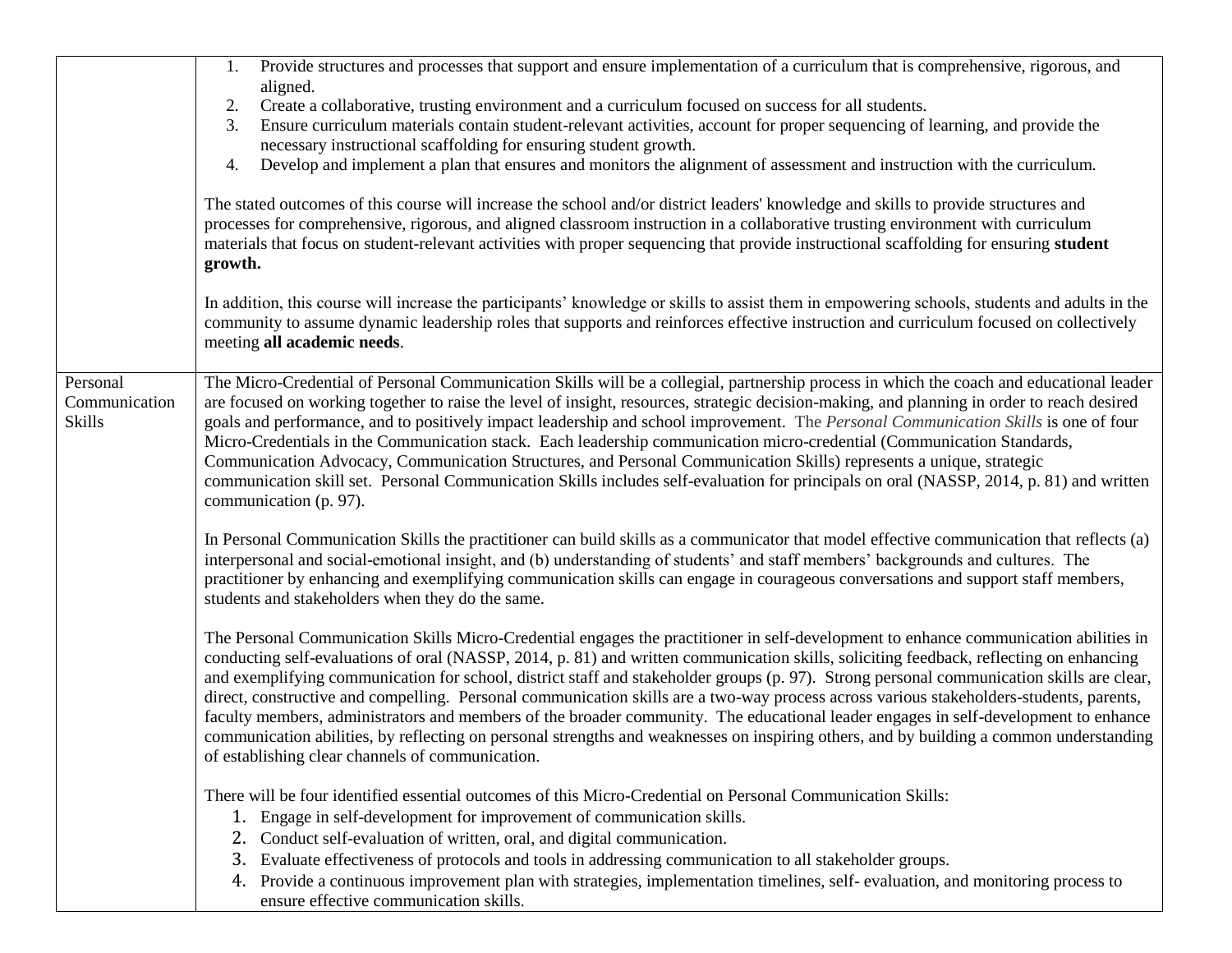|                                           | Participants in this course will learn how to engage in self-development for improvement of communication skills, conduct self-<br>evaluations of written, oral and digital communications, evaluate the effectiveness of protocols and tools in addressing communication to<br>all stakeholder groups, and provide a continuous improvement plan with strategies, timelines, self-evaluation and progress monitoring to<br>ensure effective communication skills. Each of these behaviors will be documented and analyzed by the learner, as reinforcement and<br>application of the learning. The course will increase the participant's knowledge and communication skills as they interact with all<br>stakeholder groups and engage in courageous conversations to impact student learning.                                                                                                                                                                                                            |
|-------------------------------------------|-------------------------------------------------------------------------------------------------------------------------------------------------------------------------------------------------------------------------------------------------------------------------------------------------------------------------------------------------------------------------------------------------------------------------------------------------------------------------------------------------------------------------------------------------------------------------------------------------------------------------------------------------------------------------------------------------------------------------------------------------------------------------------------------------------------------------------------------------------------------------------------------------------------------------------------------------------------------------------------------------------------|
| Promoting<br>Collaborative<br>Instruction | Promoting Collaborative Instruction is one of three micro-credentials in the Instruction stack. Each data literacy micro-credential<br>(Promoting Collaborative Instruction, Ensuring Instructional Alignment, and Providing Effective Instruction) represents a unique<br>instructional leadership skill set. The role of an effective educational leader is to ensure that all teachers use those instructional practices<br>that maximize learning for all students. They do this by building awareness and the capacity of all teachers to use evidence-based<br>instructional practices. Therefore, educational leaders must possess the skills to provide meaningful, actionable feedback to prompt<br>continuous improvement of a teacher's ability to deliver high-quality instruction (MLDS, 2020). The Instruction stack encompasses all<br>necessary skill sets and abilities to demonstrate competency needed by an educational leader for recognizing and developing excellent<br>instruction. |
|                                           | In Promoting Collaborative Instruction, the practitioner demonstrates proficiency of all five of the essential outcomes and the research-<br>based subskills defined in the details. These include a collaborative process and a commitment to continuous improvement at all<br>organizational levels based on informal and formal data; provide support, resources, and on-going training for all stakeholders to build<br>personal skills in effective and meaningful instruction; and provide for a collaborative, detailed plan for ongoing monitoring, analysis, and<br>use of data for continuous organizational improvement.                                                                                                                                                                                                                                                                                                                                                                         |
|                                           | There are five identified essential outcomes of this Micro-Credential on Promoting Collaborative Instruction:<br>1. Build a shared instructional philosophy by leading a collaborative process to define and create stakeholder buy-in.<br>2. Implement practices and procedures that allow for instructional collaboration.<br>3. Collaboratively identify nonnegotiable elements of instructional expectations for all students that produce a high level of personal<br>and academic achievement.<br>4. Implement processes and procedures for the ongoing improvement of instruction and student learning.<br>5. Provide a plan with strategies, implementation timelines, evaluation, and a monitoring process to establish best practices in<br>collaborative instruction.                                                                                                                                                                                                                            |
|                                           | The outcomes of this course will increase the participant's knowledge or skills to assist them in effectively mastering the abilities to create<br>a promote collaborative instruction that will empower students, teachers, and stakeholder for continuous improvement and student<br>growth. In addition, this course will increase the school/district leader's knowledge and skills in providing structures and processes that<br>ensure congruency between instructional content, assessment, and instructional methods; utilize multiple means to effectively<br>communicate a clear understanding of the collaborative instruction process, its importance, and its effect on student learning; and create a<br>school environment that is supportive and encouraging to the process of teaching and learning within the school and district.                                                                                                                                                        |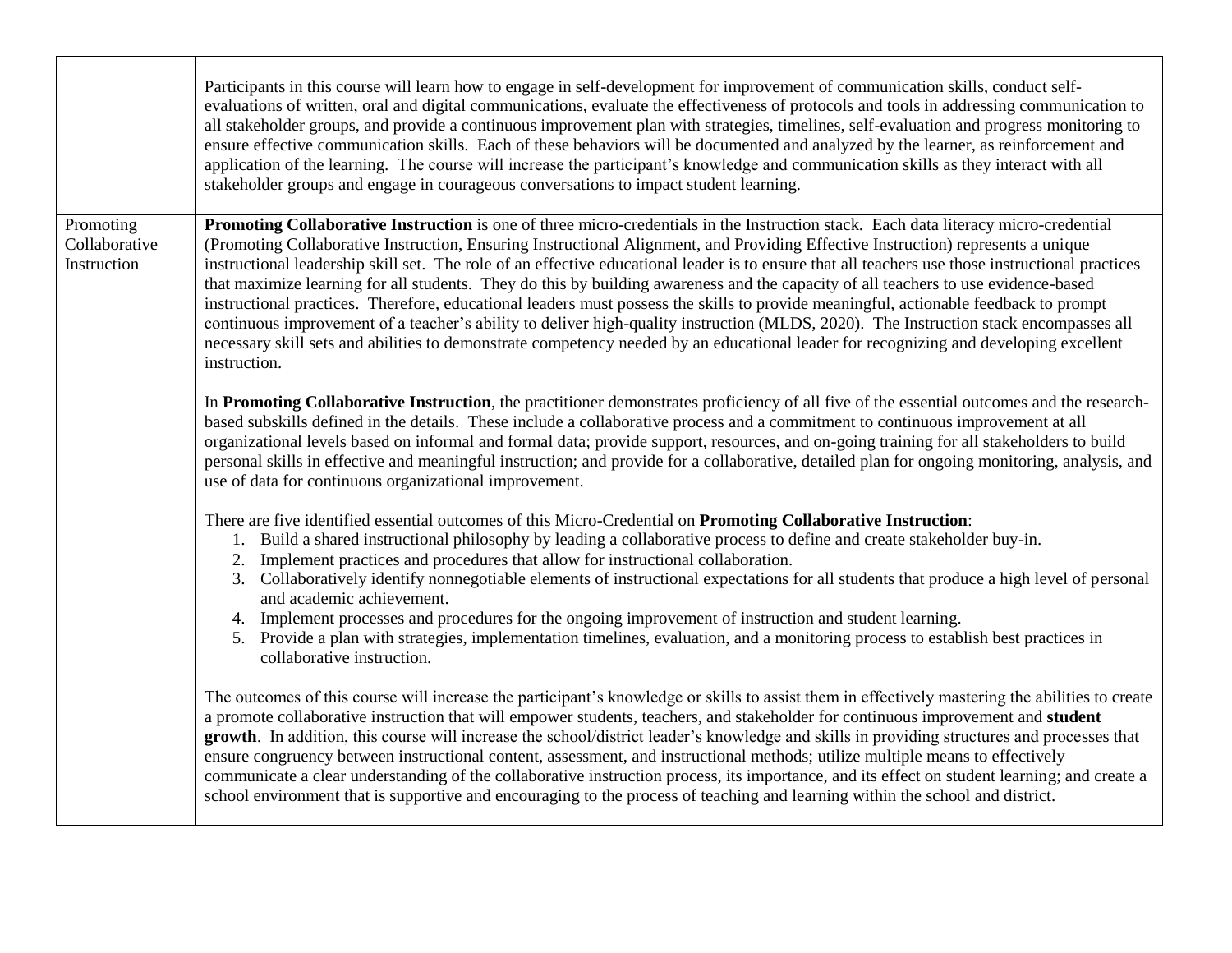| Providing                | Providing Effective Instruction is one of three micro-credentials in the Instruction stack. Each data literacy micro-credential (Promoting                                                                                                                                                     |
|--------------------------|------------------------------------------------------------------------------------------------------------------------------------------------------------------------------------------------------------------------------------------------------------------------------------------------|
| Effective<br>Instruction | Collaborative Instruction, Ensuring Instructional Alignment, and Providing Effective Instruction) represents a unique, strategic approach<br>to help principals to assist teachers improve instructional practice. The role of an effective principal is to ensure that all teachers use those |
|                          | instructional practices that maximize learning for all students. They do this by building awareness and the capacity of all teachers to use                                                                                                                                                    |
|                          | evidence-based instructional practices. Therefore, principals must possess the skills to provide meaningful, actionable feedback to prompt                                                                                                                                                     |
|                          | continuous improvement of a teacher's ability to deliver high-quality instruction (MLDS, 2020). This course encompasses many                                                                                                                                                                   |
|                          | necessary skill sets and abilities to demonstrate competency needed by an educational leader for recognizing and developing excellent                                                                                                                                                          |
|                          | instruction.                                                                                                                                                                                                                                                                                   |
|                          | The Providing Effective Instruction micro-credential enhances the educational leader's ability to demonstrate research-based                                                                                                                                                                   |
|                          | instructional practices, resources and support that enable teachers' implementation of effective, excellent instructional strategies and                                                                                                                                                       |
|                          | establish an exemplar classroom, instructionally and in a culturally rich environment where all students to learn. Further the participant                                                                                                                                                     |
|                          | will demonstrate a collaborative classroom observation process that provides data-informed, timely feedback which highlights teacher                                                                                                                                                           |
|                          | strengths and identifies areas for growth; develop a plan that ensures alignment of instruction, assessments and curriculum; and provide a<br>plan with strategies, implementation timelines, evaluation, and a monitoring process to establish best practices in providing and                |
|                          | monitoring effective instruction.                                                                                                                                                                                                                                                              |
|                          |                                                                                                                                                                                                                                                                                                |
|                          | There are four identified essential outcomes of this Micro-Credential on Providing Effective Instruction:                                                                                                                                                                                      |
|                          | 1. Provide resources and support that enable implementation of effective, research-based instructional strategies to provide excellent<br>instruction for all students.                                                                                                                        |
|                          | 2. Observe classroom instruction and provide data-informed, timely feedback that intentionally supports teacher strengths and                                                                                                                                                                  |
|                          | identifies areas for growth.                                                                                                                                                                                                                                                                   |
|                          | 3. Facilitate and support teachers in the development and implementation of research-based practices for a classroom culture and                                                                                                                                                               |
|                          | environment that ensures excellent instruction for every student.                                                                                                                                                                                                                              |
|                          | 4. Develop a plan that ensures alignment of instruction with assessments and the curriculum.                                                                                                                                                                                                   |
|                          | The stated outcomes of this course will increase the participant's knowledge or skills to assist them in effectively mastering the                                                                                                                                                             |
|                          | abilities which promote effective instruction that will empower students, teachers, and stakeholder for continuous improvement and<br>student growth. In addition, this course will increase the school/district leader's knowledge and skills to provide resources and support                |
|                          | which one, advance effective classroom instruction with data-informed feedback and two, support teachers as they develop and implement                                                                                                                                                         |
|                          | research-based practices which align instruction with assessments and the curriculum.                                                                                                                                                                                                          |
| Reflective               | The Micro-Credential of Reflective Leadership Coaching will be a collegial, partnership process in which the coach and educational                                                                                                                                                             |
| Leadership               | leader are focused on working together to raise the level of insight, resources, strategic decision-making, and planning in order to reach                                                                                                                                                     |
| Coaching                 | desired goals and performance, and to positively impact leadership and school improvement. In reflective coaching, the practitioner                                                                                                                                                            |
|                          | utilizes two-way communication with an educational leader to lead him or her through a reflection process grounded in the educational                                                                                                                                                          |
|                          | leader's professional context, knowledge, skills, and practice.                                                                                                                                                                                                                                |
|                          | Reflective Leadership Coaching involves collegial, coaching conversations in which the practitioner leads the educational leader through a                                                                                                                                                     |
|                          | process cycle of reflecting and analyzing his or her leadership practices, decision-making, problem-solving, and planning skills. While                                                                                                                                                        |
|                          | coaching, the practitioner provides probing, high-level, self-reflective questions to challenge the educational leader's thinking, stimulate                                                                                                                                                   |
|                          | growth, and lead to actionable improvements. This approach and coaching role are different from the Collaborative or Directive                                                                                                                                                                 |
|                          | Leadership Coaching approaches.                                                                                                                                                                                                                                                                |
|                          | There will be four identified essential outcomes of this Micro-Credential on Reflective Leadership Coaching:                                                                                                                                                                                   |
|                          | 1. Engage in a collegial, trusting, reflective relationship to address and analyze leadership issues or initiatives.                                                                                                                                                                           |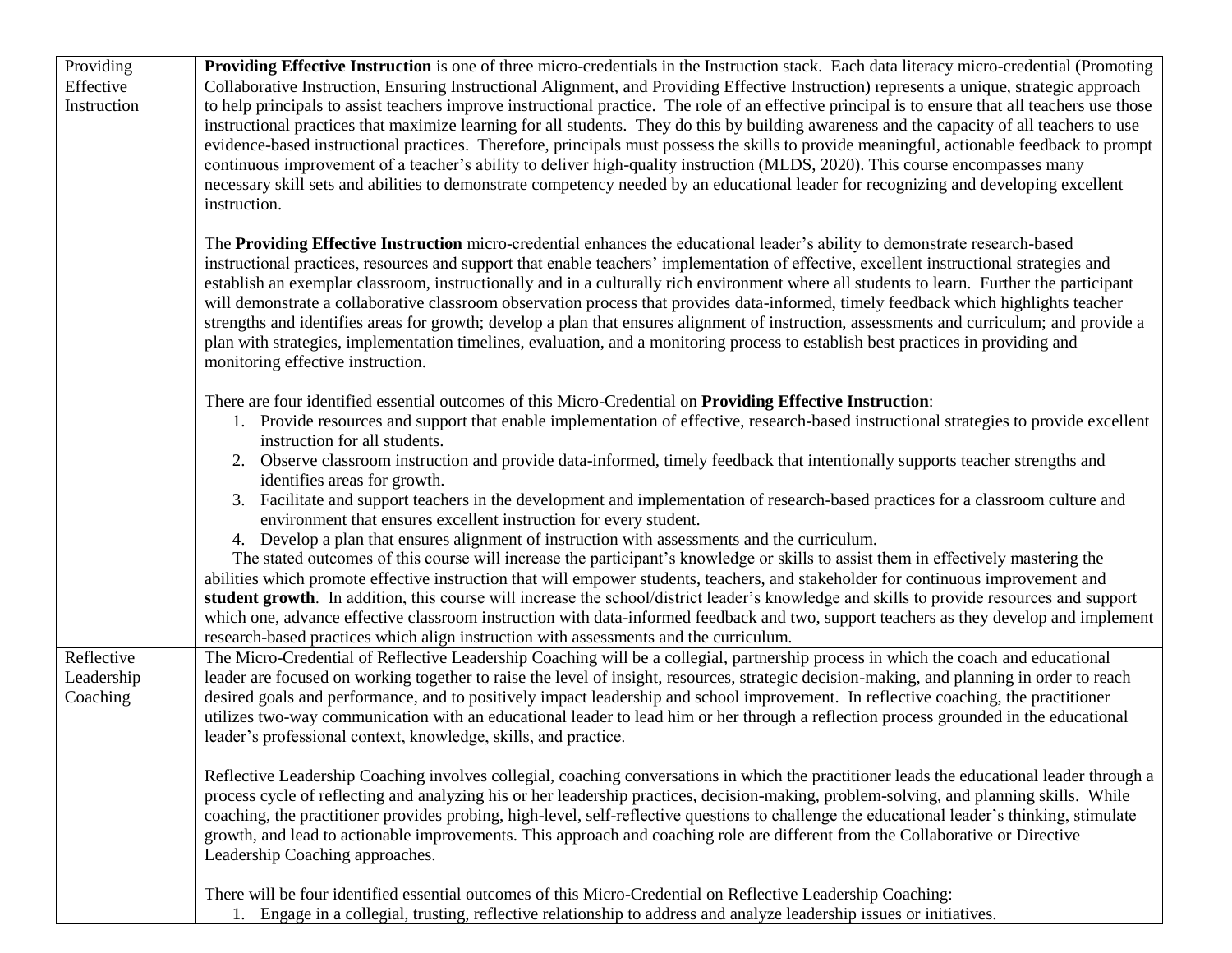|                                          | 2. Communicate collaboratively and provide reflective, probing, high-level questions during outcome-based conversations.<br>Engage in evidence-based communication and actionable feedback that guide the educational leader through a reflective process.<br>3.<br>4. Provide support for improved performance through goal setting and action planning.<br>Participants in this course will learn how to engage in a collegial, trusting relationship to address leadership issues or initiatives,<br>communicate reflectively in an outcomes-based conversation, provide evidence-based communicative feedback, resources and support,<br>and strategize to co-develop plans to improve his or her performance. Each of these behaviors will then be videotaped and analyzed by<br>the learner, as reinforcement and application of the learning. The course will increase the participant's knowledge or skills and assist<br>them in empowering school students and adults in the community to assume dynamic leadership roles to collectively achieve the vision of<br>learning for all. Fostering effective communication is a cultural norm that supports and reinforces Reflective Leadership.<br>The idea of engaging in a Reflective Leadership coaching impacting student learning is supported by the work of many researchers. For<br>example, Covey (2018), Warrell (2015), Miller (2012), Goleman, Boyatzis and McKee (2002) and Brake (2018) each point to the<br>foundation of trust being central to a leader's success, built and reinforced through participation in this program in a safe environment<br>with the support of a coach. |
|------------------------------------------|--------------------------------------------------------------------------------------------------------------------------------------------------------------------------------------------------------------------------------------------------------------------------------------------------------------------------------------------------------------------------------------------------------------------------------------------------------------------------------------------------------------------------------------------------------------------------------------------------------------------------------------------------------------------------------------------------------------------------------------------------------------------------------------------------------------------------------------------------------------------------------------------------------------------------------------------------------------------------------------------------------------------------------------------------------------------------------------------------------------------------------------------------------------------------------------------------------------------------------------------------------------------------------------------------------------------------------------------------------------------------------------------------------------------------------------------------------------------------------------------------------------------------------------------------------------------------------------------------------------------------------------------------------------|
| Valuing and<br>Celebrating<br>Traditions | Valuing and Celebrating Traditions is the second of three micro-credentials in the Traditions and Celebrations stack. Each<br>leadership traditions and celebration micro-credential (Leading and Promoting Tolerance, Valuing and Celebrating Traditions, and<br>Driving a Culture of Service) represents a unique, strategic leadership skill set. In an educational environment, Valuing and Celebrating<br>Traditions is defined as an environment where all stakeholders are engaged in reinforcing values and beliefs of all stakeholders.<br>Sonnenberg (2015) writes, "As leaders, role models, and parents, we must strive to utilize every opportunity available to reinforce the<br>values and beliefs that we hold dear" (n.p.). Sonnenberg (2015) further states that traditions contribute to our sense of belonging;<br>reinforce values such as freedom, good education, personal responsibility, a strong work ethic, and being selfless; provide a forum for<br>modeling; offer a chance to say 'thank you'; showcase principles; celebrate diversity; unite communities and countries; and offer an<br>excellent context for meaningful pause and reflection (Sonnenberg, 2015, n.p.).                                                                                                                                                                                                                                                                                                                                                                                                                                                    |
|                                          | In Valuing and Celebrating Traditions the practitioner will demonstrate the ability to strategically collaborate with stakeholders to<br>ensure inclusive, meaningful recognition and celebration of student achievement; guarantee inclusive, meaningful recognition and<br>celebration of staff achievement; provide meaningful community involvement in the recognition, honoring, and celebrating of student and<br>staff achievements; and provide a collaborative plan with strategies, implementation timelines, evaluation, and progress monitoring to<br>establish, promote, and sustain a culture that values and celebrates traditions and achievements of students, staff, and community.<br>Throughout the process, the practitioner will collect methods for developing meaningful celebrations, strategies for inclusion of all<br>stakeholders, and resources to honor and celebrate student, staff, and community achievements and diversity.                                                                                                                                                                                                                                                                                                                                                                                                                                                                                                                                                                                                                                                                                               |
|                                          | There are four identified essential outcomes of this Micro-Credential on Valuing and Celebrating Traditions:<br>1. Collaborate with stakeholders to ensure inclusive, meaningful recognition and celebration of student achievement.<br>2. Collaborate to ensure inclusive, meaningful recognition and celebration of staff achievement.<br>3. Collaborate to ensure meaningful community involvement in the recognition, honoring, and celebrating of student and staff<br>achievements.<br>4. Provide a plan with strategies, implementation timelines, evaluation, and monitoring to establish, promote, and sustain a<br>culture that values and celebrates traditions and achievements of all stakeholders.                                                                                                                                                                                                                                                                                                                                                                                                                                                                                                                                                                                                                                                                                                                                                                                                                                                                                                                                             |